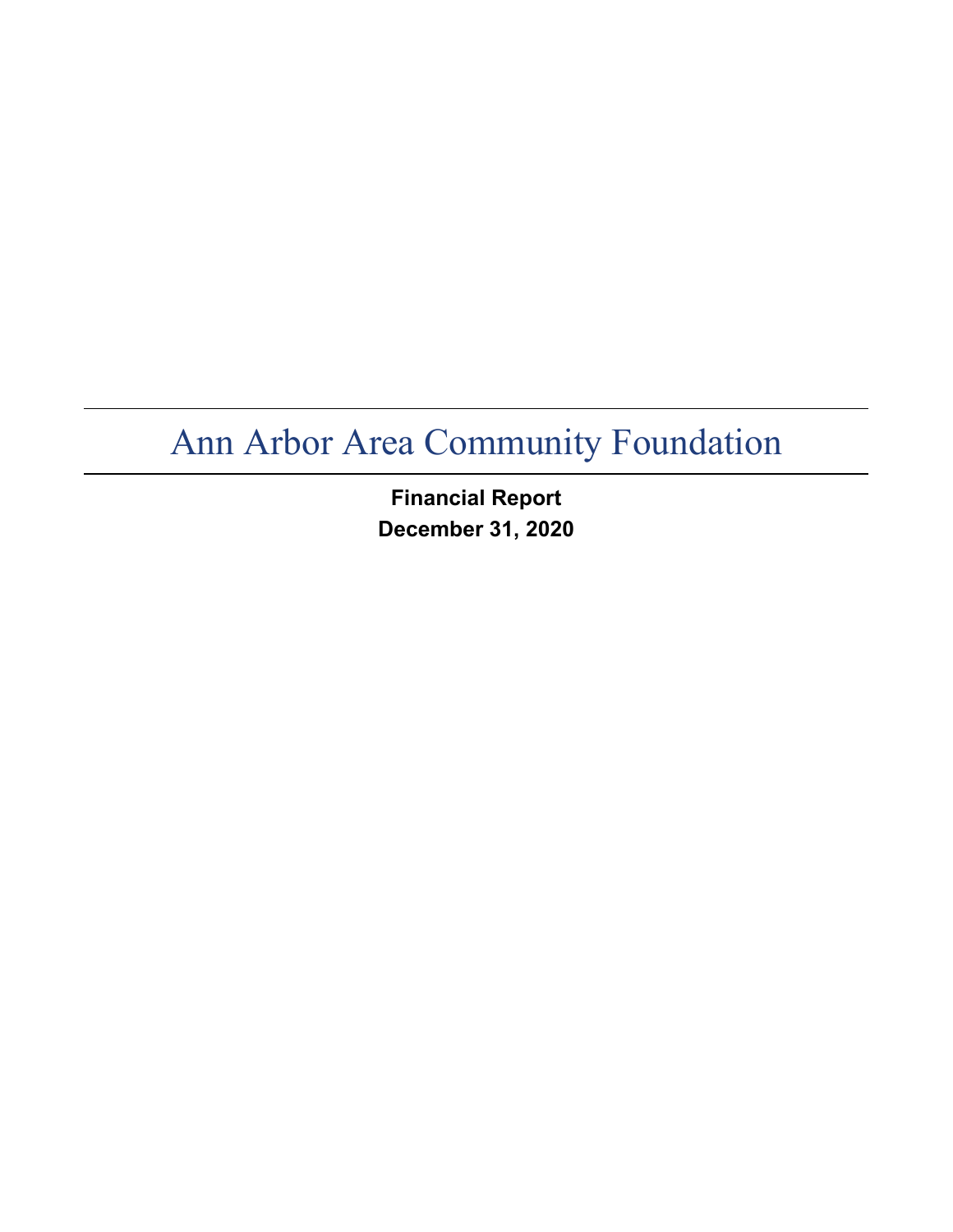# **Contents**

| <b>Independent Auditor's Report</b>               | $1 - 2$ |
|---------------------------------------------------|---------|
| <b>Financial Statements</b>                       |         |
| <b>Statement of Financial Position</b>            | 3       |
| Statement of Activities and Changes in Net Assets | 4       |
| <b>Statement of Functional Expenses</b>           | $5-6$   |
| <b>Statement of Cash Flows</b>                    | 7       |
| Notes to Financial Statements                     | $8-22$  |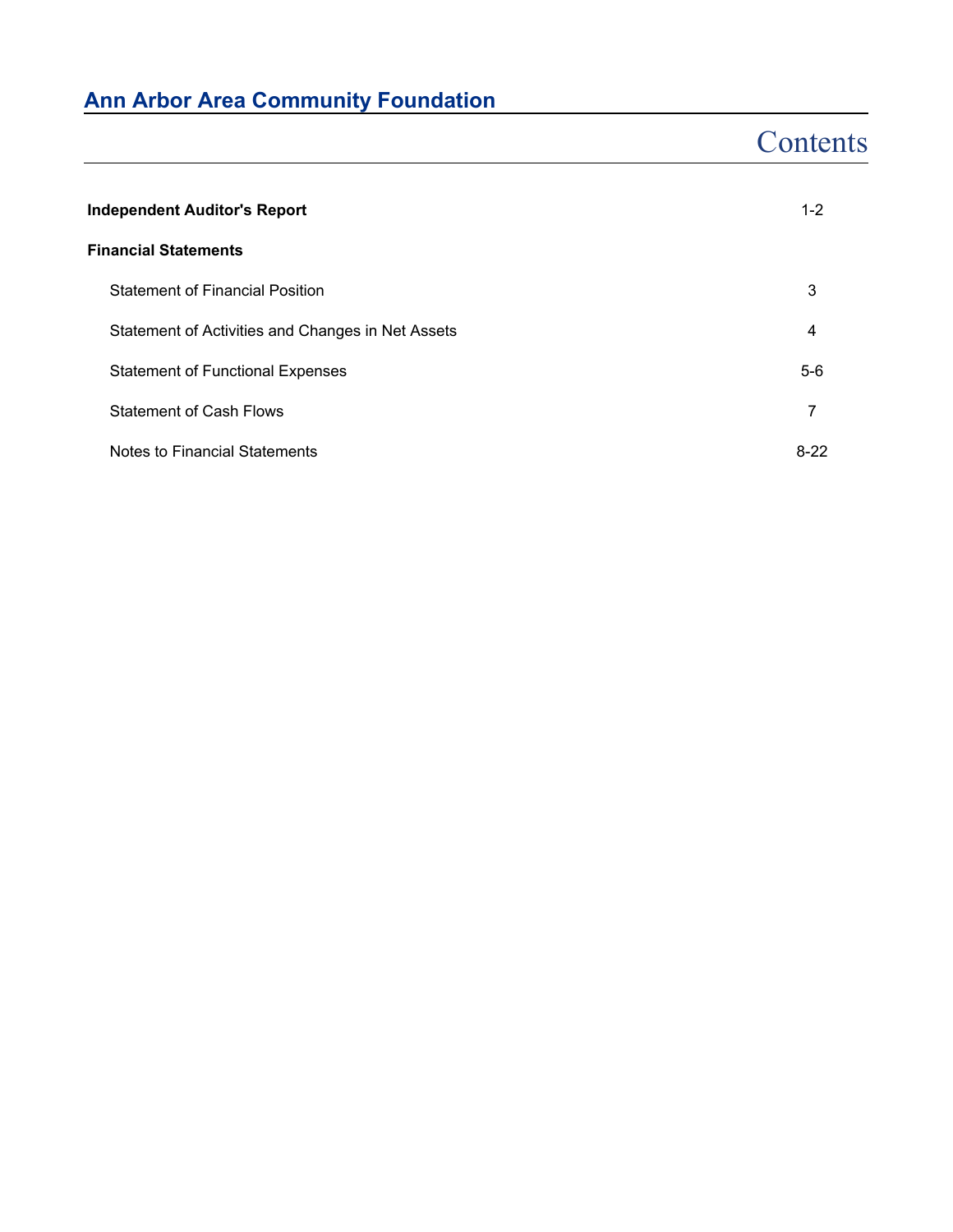

#### **Independent Auditor's Report**

To the Board of Trustees Ann Arbor Area Community Foundation

We have audited the accompanying financial statements of the Ann Arbor Area Community Foundation (the "Foundation"), which comprise the statement of financial position as of December 31, 2020 and 2019 and the related statements of activities and changes in net assets, functional expenses, and cash flows for the years then ended, and the related notes to the financial statements.

#### *Management's Responsibility for the Financial Statements*

Management is responsible for the preparation and fair presentation of these financial statements in accordance with accounting principles generally accepted in the United States of America; this includes the design, implementation, and maintenance of internal control relevant to the preparation and fair presentation of financial statements that are free from material misstatement, whether due to fraud or error.

#### *Auditor's Responsibility*

Our responsibility is to express an opinion on these financial statements based on our audits. We conducted our audits in accordance with auditing standards generally accepted in the United States of America. Those standards require that we plan and perform the audits to obtain reasonable assurance about whether the financial statements are free from material misstatement.

An audit involves performing procedures to obtain audit evidence about the amounts and disclosures in the financial statements. The procedures selected depend on the auditor's judgment, including the assessment of the risks of material misstatement of the financial statements, whether due to fraud or error. In making those risk assessments, the auditor considers internal control relevant to the entity's preparation and fair presentation of the financial statements in order to design audit procedures that are appropriate in the circumstances, but not for the purpose of expressing an opinion on the effectiveness of the entity's internal control. Accordingly, we express no such opinion. An audit also includes evaluating the appropriateness of accounting policies used and the reasonableness of significant accounting estimates made by management, as well as evaluating the overall presentation of the financial statements.

We believe that the audit evidence we have obtained is sufficient and appropriate to provide a basis for our audit opinion.

#### *Opinion*

In our opinion, the financial statements referred to above present fairly, in all material respects, the financial position of the Ann Arbor Area Community Foundation as of December 31, 2020 and 2019 and the changes in its net assets, functional expenses, and cash flows for the years then ended in accordance with accounting principles generally accepted in the United States of America.

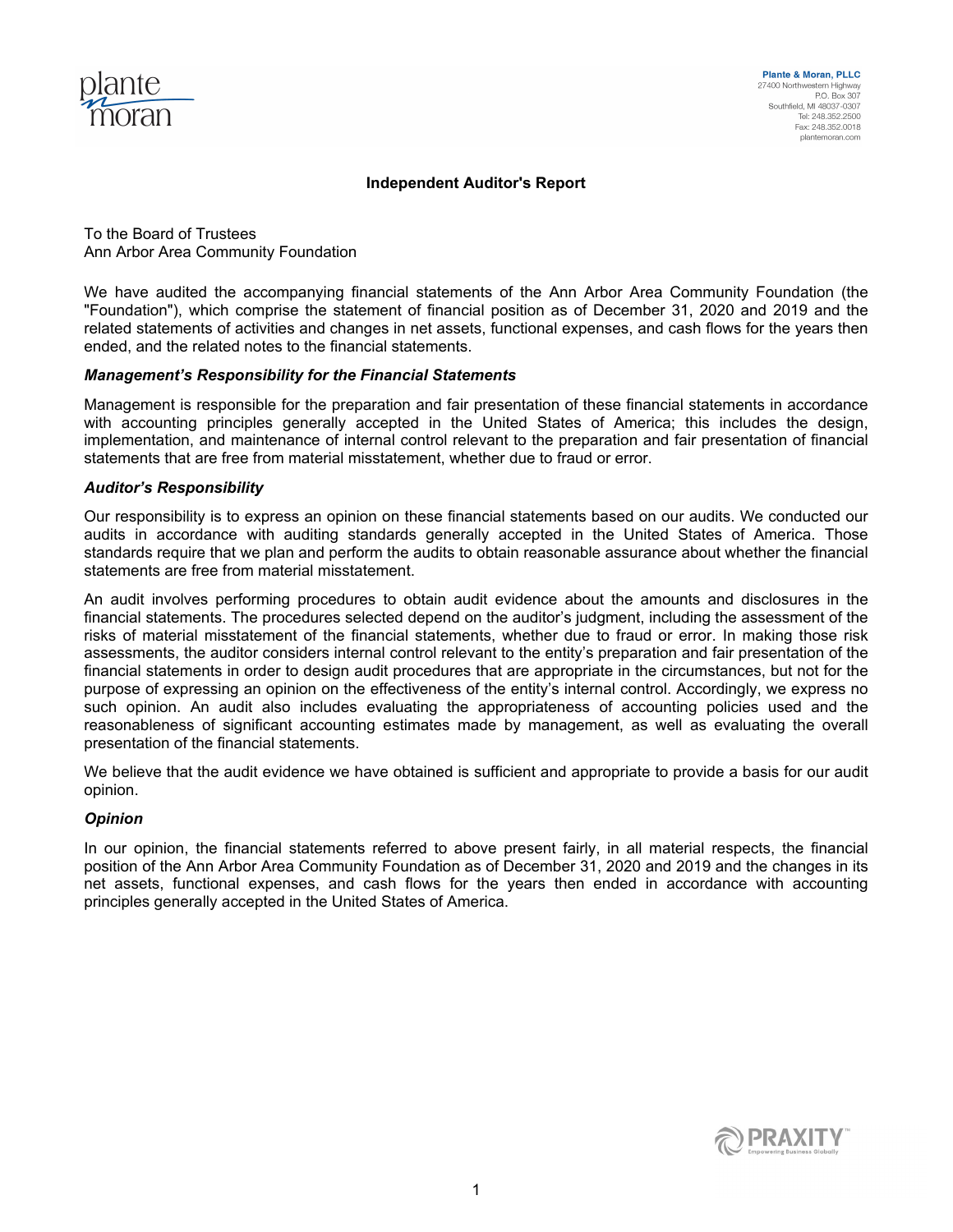To the Board of Trustees Ann Arbor Area Community Foundation

### *Emphasis of Matters*

As described in Note 12, the financial statements include investments valued at \$55,295,243 (32 percent of net assets) at December 31, 2020 and \$59,790,629 (42 percent of net assets) at December 31, 2019, whose fair values have been estimated by management in the absence of readily determinable fair values. Management's estimates are based on information provided by the fund managers or the general partners. Additionally, as described in Note 2, the COVID-19 pandemic has impacted the Foundation's operations. Our opinion is not modified with respect to these matters.

Plante & Moran, PLLC

April 21, 2021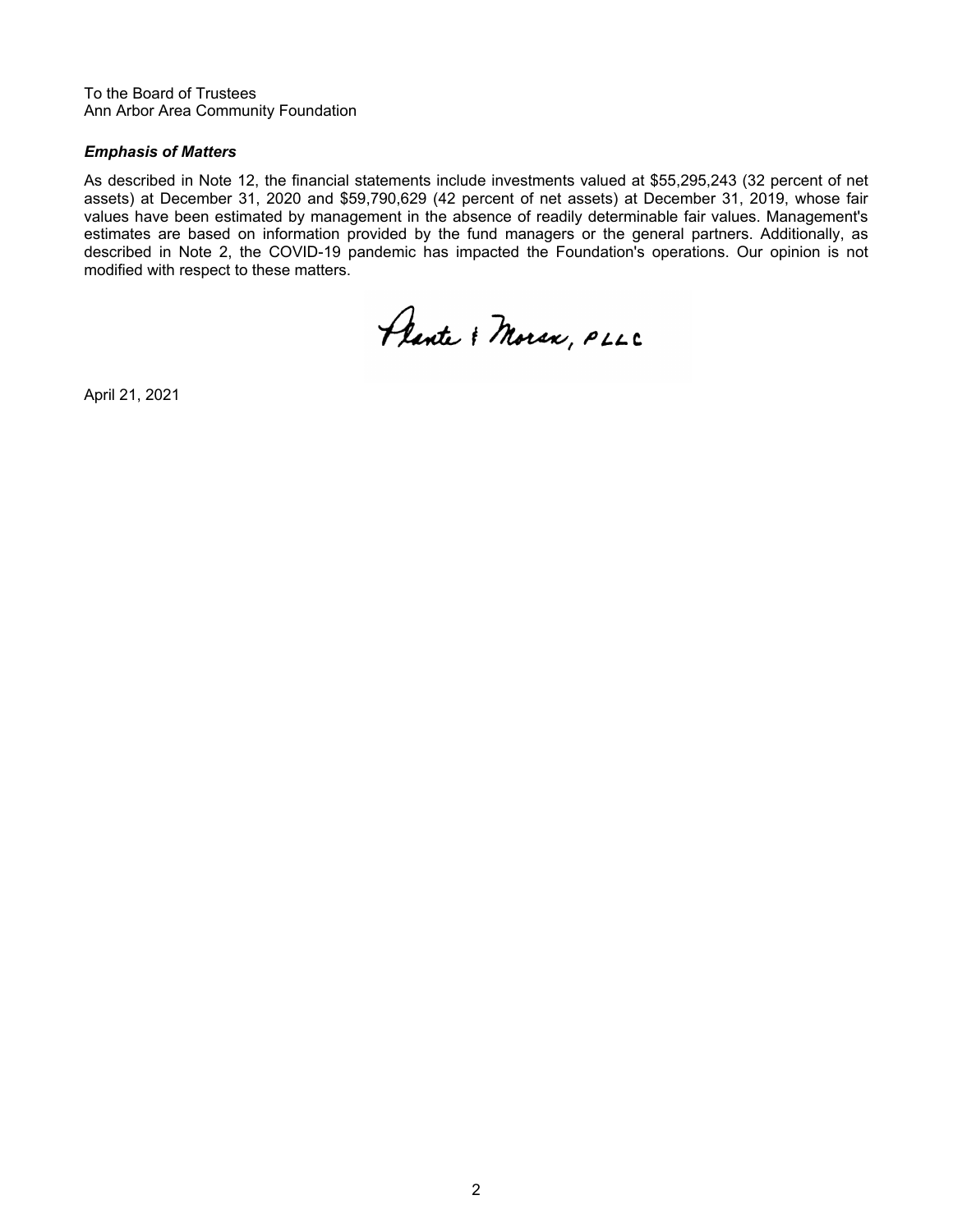# Statement of Financial Position

# **December 31, 2020 and 2019**

|                                                                                                                                                                                                                                                                                                                                                   | 2020 |                                                                                       |  | 2019                                                                                          |
|---------------------------------------------------------------------------------------------------------------------------------------------------------------------------------------------------------------------------------------------------------------------------------------------------------------------------------------------------|------|---------------------------------------------------------------------------------------|--|-----------------------------------------------------------------------------------------------|
| <b>Assets</b>                                                                                                                                                                                                                                                                                                                                     |      |                                                                                       |  |                                                                                               |
| Cash and cash equivalents (Note 2)<br>Investments (Note 3)<br>Accounts receivable<br>Community impact notes receivable (Note 2)<br>Bequests and other deferred gifts receivable<br>Pledges receivable - Net (Note 4)<br>Receivable from trust (Note 5)<br>Charitable remainder unitrust (Note 8)<br>Property, plant, and equipment - Net (Note 6) | \$   | 4,953,904 \$<br>169,633,034<br>15,359<br>320,000<br>252,445<br>1,250,548<br>1,075,962 |  | 2,827,912<br>141,723,108<br>17,299<br>129,870<br>359,854<br>127,444<br>1,188,434<br>1,104,283 |
| <b>Total assets</b>                                                                                                                                                                                                                                                                                                                               |      | 177,501,252 \$                                                                        |  | 147,478,204                                                                                   |
| <b>Liabilities and Net Assets</b>                                                                                                                                                                                                                                                                                                                 |      |                                                                                       |  |                                                                                               |
| <b>Liabilities</b><br>Accounts payable<br>Grants payable (Note 7)<br>Liability to life beneficiaries of planned gifts (Note 8)<br>Annuity payable (Note 13)<br><b>Other liabilities</b><br>Assets held for others:<br>Endowed (Note 2)<br>Nonendowed (Note 2)                                                                                     | \$   | 17,946 \$<br>179,900<br>585,723<br>120,901<br>60,221<br>4,075,099<br>971              |  | 47,446<br>629,361<br>583,089<br>125,932<br>34,474<br>3,641,257<br>5,867                       |
| <b>Total liabilities</b><br><b>Net Assets</b><br>Without donor restrictions                                                                                                                                                                                                                                                                       |      | 5,040,761<br>171,543,221                                                              |  | 5,067,426<br>141,188,265                                                                      |
| With donor restrictions (Note 9)                                                                                                                                                                                                                                                                                                                  |      | 917,270                                                                               |  | 1,222,513                                                                                     |
| Total net assets                                                                                                                                                                                                                                                                                                                                  |      | 172,460,491                                                                           |  | 142,410,778                                                                                   |
| Total liabilities and net assets                                                                                                                                                                                                                                                                                                                  |      | 177,501,252 \$                                                                        |  | 147,478,204                                                                                   |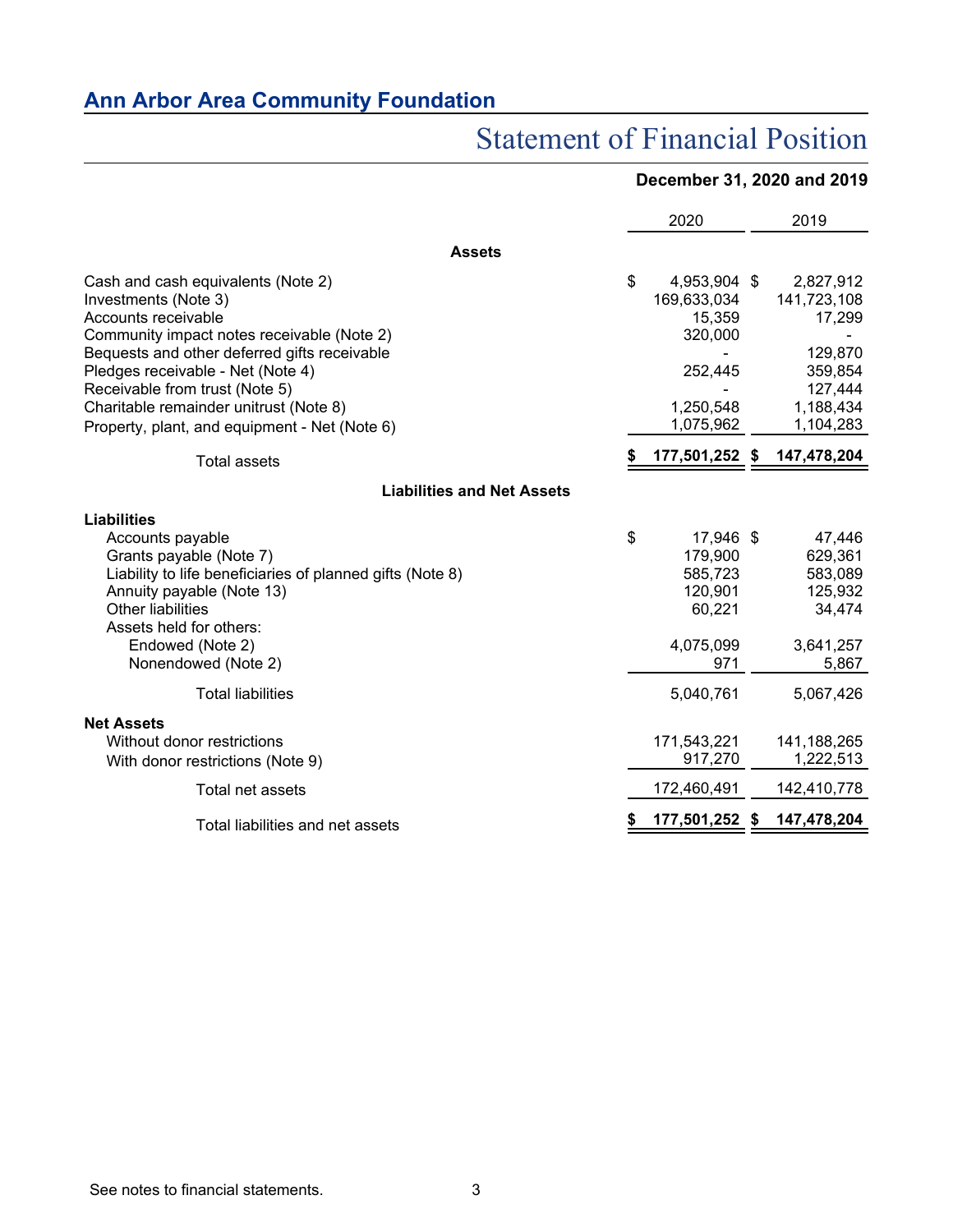# Statement of Activities and Changes in Net Assets

# **Years Ended December 31, 2020 and 2019**

|                                                                                      |                                             | 2020                              |                             |                                             | 2019                                     |                      |
|--------------------------------------------------------------------------------------|---------------------------------------------|-----------------------------------|-----------------------------|---------------------------------------------|------------------------------------------|----------------------|
|                                                                                      | <b>Without Donor</b><br><b>Restrictions</b> | <b>With Donor</b><br>Restrictions | Total                       | <b>Without Donor</b><br><b>Restrictions</b> | <b>With Donor</b><br><b>Restrictions</b> | Total                |
| Revenue, Gains, and Other Support                                                    |                                             |                                   |                             |                                             |                                          |                      |
| Gifts, grants, and pledges (Note 2)                                                  | \$<br>20,312,305 \$                         | \$                                | 20,312,305 \$               | 5,585,365 \$                                | 452,848 \$                               | 6,038,213            |
| In-kind donations                                                                    | 1,856                                       |                                   | 1,856                       | 227                                         |                                          | 227                  |
| Change in value of deferred gifts receivable<br>Net realized and unrealized gains on |                                             |                                   |                             |                                             | 129,267                                  | 129,267              |
| investments (Note 3)                                                                 | 17,689,846                                  |                                   | 17,689,846                  | 18,934,055                                  |                                          | 18,934,055           |
| Interest and dividends (Note 3)                                                      | 1,957,183                                   |                                   | 1,957,183                   | 2,662,176                                   |                                          | 2,662,176            |
| Change in value of charitable remainder                                              |                                             |                                   |                             |                                             |                                          |                      |
| trust (Note 8)<br>Net assets released from restrictions                              | 235,718                                     | (69, 525)<br>(235, 718)           | (69, 525)<br>$\blacksquare$ | 2,930,275                                   | (112, 196)<br>(2,930,275)                | (112, 196)           |
|                                                                                      |                                             |                                   |                             |                                             |                                          |                      |
| Total revenue, gains, and other                                                      |                                             |                                   |                             |                                             |                                          |                      |
| support                                                                              | 40,196,908                                  | (305, 243)                        | 39,891,665                  | 30,112,098                                  | (2,460,356)                              | 27,651,742           |
| <b>Expenses</b>                                                                      |                                             |                                   |                             |                                             |                                          |                      |
| Program services:                                                                    |                                             |                                   |                             |                                             |                                          |                      |
| Grants (Note 7)                                                                      | 7,677,318<br>704,392                        |                                   | 7,677,318<br>704,392        | 5,866,602<br>501,581                        |                                          | 5,866,602<br>501,581 |
| Programs and grants administration                                                   |                                             |                                   |                             |                                             |                                          |                      |
| Total program services                                                               | 8,381,710                                   |                                   | 8,381,710                   | 6,368,183                                   |                                          | 6,368,183            |
| Support services:                                                                    |                                             |                                   |                             |                                             |                                          |                      |
| Management and general                                                               | 786,486                                     |                                   | 786,486                     | 728,985                                     |                                          | 728,985              |
| Development                                                                          | 673,756                                     |                                   | 673,756                     | 510,730                                     |                                          | 510,730              |
| Total support services                                                               | 1,460,242                                   |                                   | 1,460,242                   | 1,239,715                                   |                                          | 1,239,715            |
| Total expenses                                                                       | 9,841,952                                   |                                   | 9,841,952                   | 7,607,898                                   |                                          | 7,607,898            |
| Increase (Decrease) in Net Assets                                                    | 30,354,956                                  | (305, 243)                        | 30,049,713                  | 22,504,200                                  | (2,460,356)                              | 20,043,844           |
| <b>Net Assets</b> - Beginning of year                                                | 141,188,265                                 | 1,222,513                         | 142,410,778                 | 118,684,065                                 | 3,682,869                                | 122,366,934          |
| Net Assets - End of year                                                             | 171,543,221 \$                              | 917,270 \$                        | 172,460,491 \$              | 141,188,265 \$                              | 1,222,513 \$                             | 142,410,778          |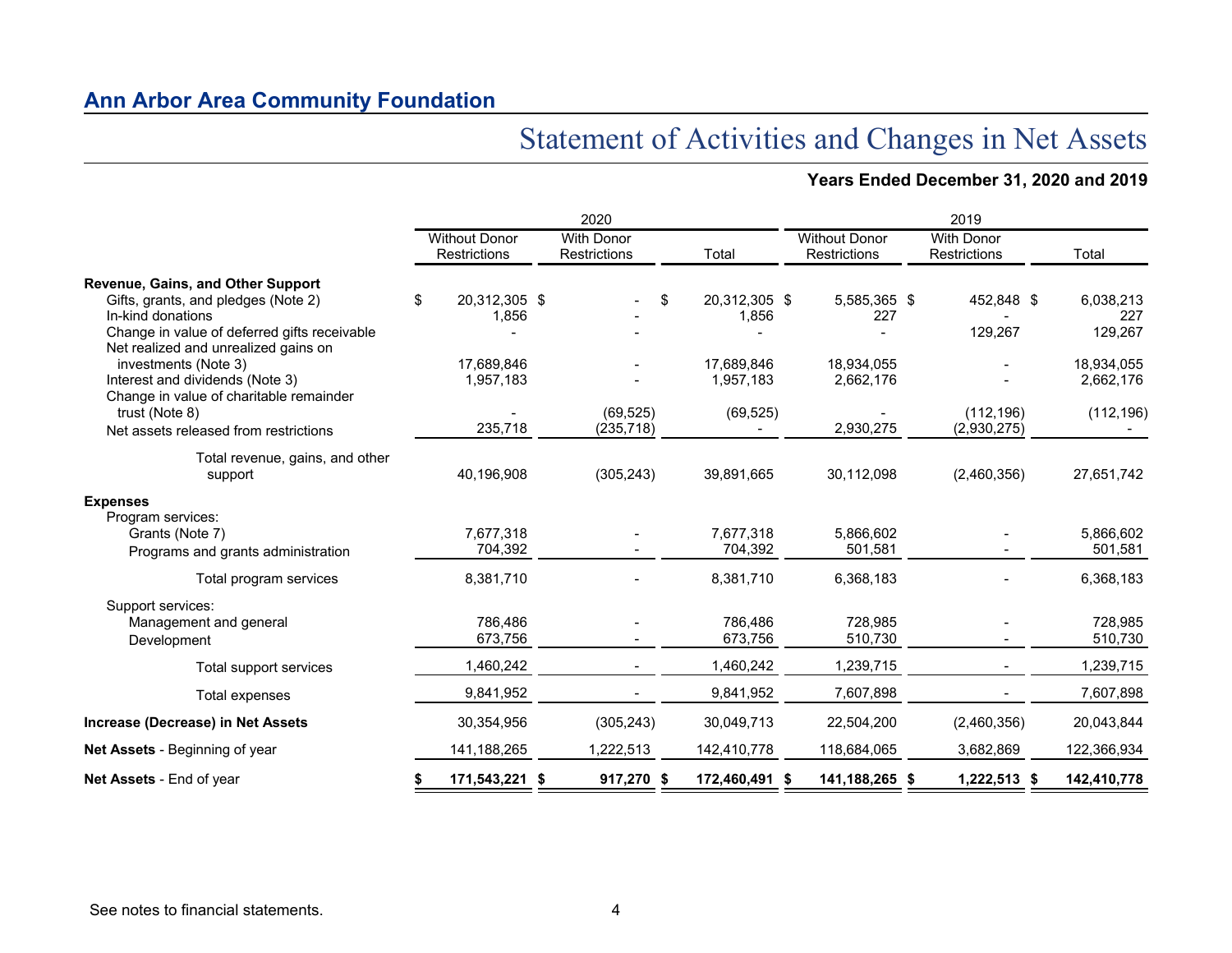# Statement of Functional Expenses

# **Year Ended December 31, 2020**

|                                     | Program               |                         |                           |    |             |                 |
|-------------------------------------|-----------------------|-------------------------|---------------------------|----|-------------|-----------------|
|                                     | Services              | <b>Support Services</b> |                           |    |             |                 |
|                                     | Community<br>Services |                         | Management<br>and General |    | Development | Total           |
| Salaries and wages                  | \$<br>300,326 \$      |                         | 473,723 \$                |    | 357,504 \$  | 1,131,553       |
| Payroll taxes and fringe benefits   | 68,287                |                         | 75,867                    |    | 44,102      | 188,256         |
| Total salaries and related expenses | 368,613               |                         | 549,590                   |    | 401,606     | 1,319,809       |
| Advertising                         | 650                   |                         | 1,506                     |    | 17,584      | 19,740          |
| Bad debt expense                    |                       |                         |                           |    | 31,225      | 31,225          |
| Conferences and meetings            | 2,924                 |                         | 3,976                     |    | 6,336       | 13,236          |
| Depreciation                        | 15,162                |                         | 24,334                    |    | 16,495      | 55,991          |
| Donor services                      | 6,856                 |                         | 1,552                     |    | 36,644      | 45,052          |
| Dues and subscriptions              | 199                   |                         | 3,026                     |    | 2,948       | 6,173           |
| Events                              | 298                   |                         |                           |    | 6,441       | 6,739           |
| Tech licenses and fees              | 37,071                |                         | 48,030                    |    | 42,449      | 127,550         |
| Insurance                           |                       |                         | 12,665                    |    |             | 12,665          |
| Miscellaneous                       |                       |                         | (19, 439)                 |    | 6,549       | (12, 890)       |
| Occupancy                           | 9,729                 |                         | 15,615                    |    | 10,585      | 35,929          |
| Postage                             |                       |                         | 2,192                     |    | 2,192       | 4,384           |
| <b>Professional fees</b>            | 74,766                |                         | 112,727                   |    | 50,355      | 237,848         |
| <b>Supplies</b>                     | 6,864                 |                         | 9,658                     |    | 7,533       | 24,055          |
| Telephone                           | 1,215                 |                         | 1,950                     |    | 1,322       | 4,487           |
| Website                             |                       |                         | 194                       |    | 31,922      | 32,116          |
| In-kind expense                     |                       |                         | 315                       |    | 1,541       | 1,856           |
| Impact investing                    | 180,045               |                         |                           |    |             | 180,045         |
| Grants                              | 7,677,318             |                         |                           |    |             | 7,677,318       |
| Strategic planning                  |                       |                         | 18,595                    |    | 29          | 18,624          |
| Total functional expenses           | 8,381,710             | \$                      | 786,486                   | \$ | 673,756     | \$<br>9,841,952 |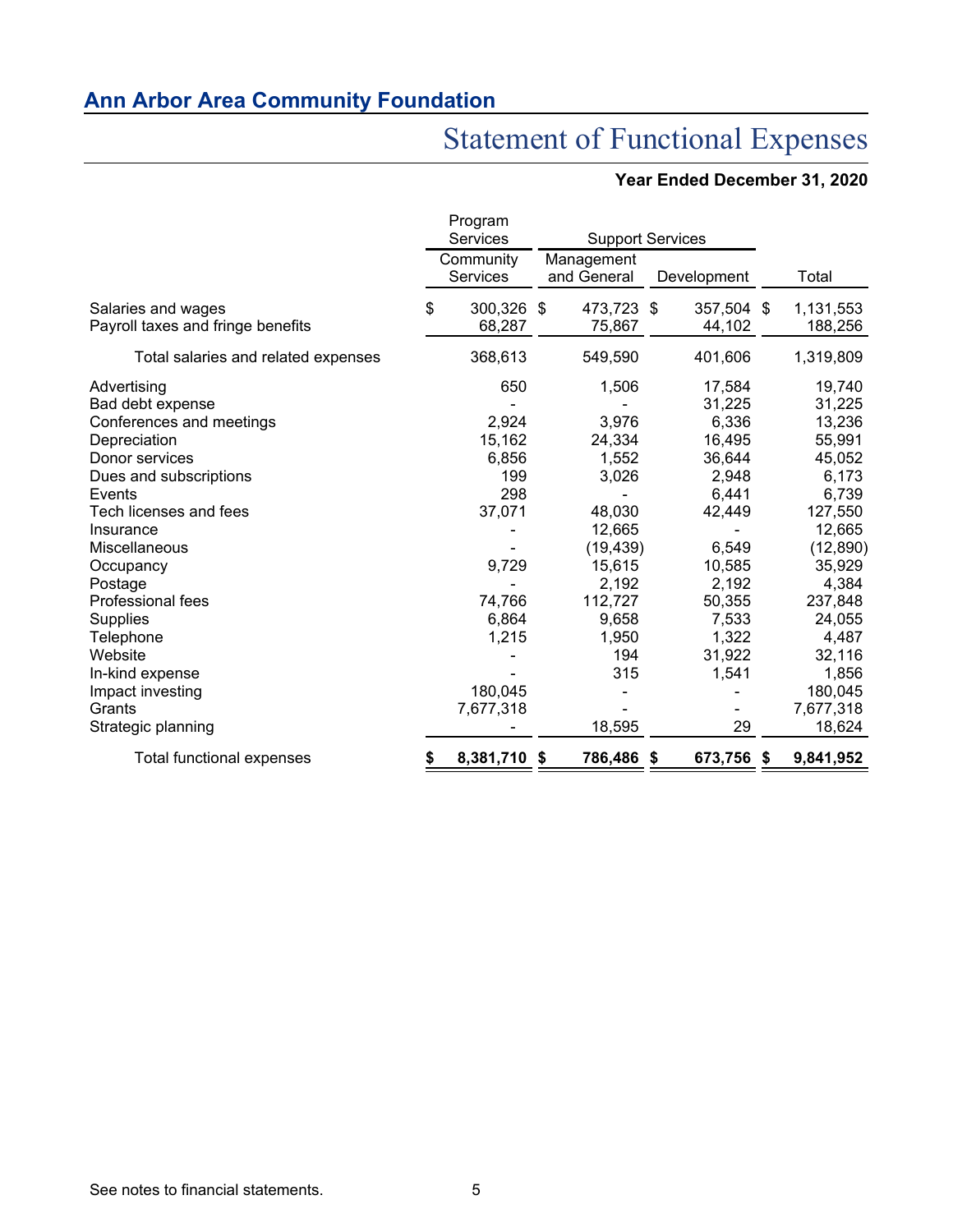# Statement of Functional Expenses

# **Year Ended December 31, 2019**

|                                     | Program<br><b>Services</b>   | <b>Support Services</b>   |               |                 |
|-------------------------------------|------------------------------|---------------------------|---------------|-----------------|
|                                     |                              |                           |               |                 |
|                                     | Community<br><b>Services</b> | Management<br>and General | Development   | Total           |
| Salaries and wages                  | \$<br>247,919                | \$<br>412,408 \$          | 267,412 \$    | 927,739         |
| Payroll taxes and fringe benefits   | 43,494                       | 72,351                    | 46,913        | 162,758         |
| Total salaries and related expenses | 291,413                      | 484,759                   | 314,325       | 1,090,497       |
| Advertising                         | 1,354                        | 1,955                     | 8,154         | 11,463          |
| Annual report                       |                              |                           | 3,276         | 3,276           |
| Bad debt expense                    |                              |                           | 4,377         | 4,377           |
| Community leadership                | 55,552                       |                           |               | 55,552          |
| Conferences and meetings            | 21,090                       | 22,035                    | 13,878        | 57,003          |
| Depreciation                        | 14,571                       | 25,691                    | 14,070        | 54,332          |
| Donor services                      | 24,761                       | 2,596                     | 62,727        | 90,084          |
| Dues and subscriptions              | 439                          | 6,632                     | 3,043         | 10,114          |
| Events                              | 11,242                       | 40                        | 25,636        | 36,918          |
| Tech licenses and fees              | 36,853                       | 41,636                    | 22,803        | 101,292         |
| Insurance                           |                              | 11,666                    |               | 11,666          |
| Miscellaneous                       | (482)                        | (10, 808)                 | 11            | (11, 279)       |
| Occupancy                           | 8,730                        | 15,393                    | 8,430         | 32,553          |
| Postage                             | 144                          | 2,283                     | 2,761         | 5,188           |
| Professional fees                   | 24,782                       | 106,032                   | 11,716        | 142,530         |
| Supplies                            | 8,329                        | 14,064                    | 8,097         | 30,490          |
| Telephone                           | 2,773                        | 4,890                     | 2,678         | 10,341          |
| Website                             | 30                           | 121                       | 4,521         | 4,672           |
| In-kind expense                     |                              |                           | 227           | 227             |
| Grants                              | 5,866,602                    |                           |               | 5,866,602       |
| Total functional expenses           | 6,368,183                    | \$<br>728,985             | \$<br>510,730 | \$<br>7,607,898 |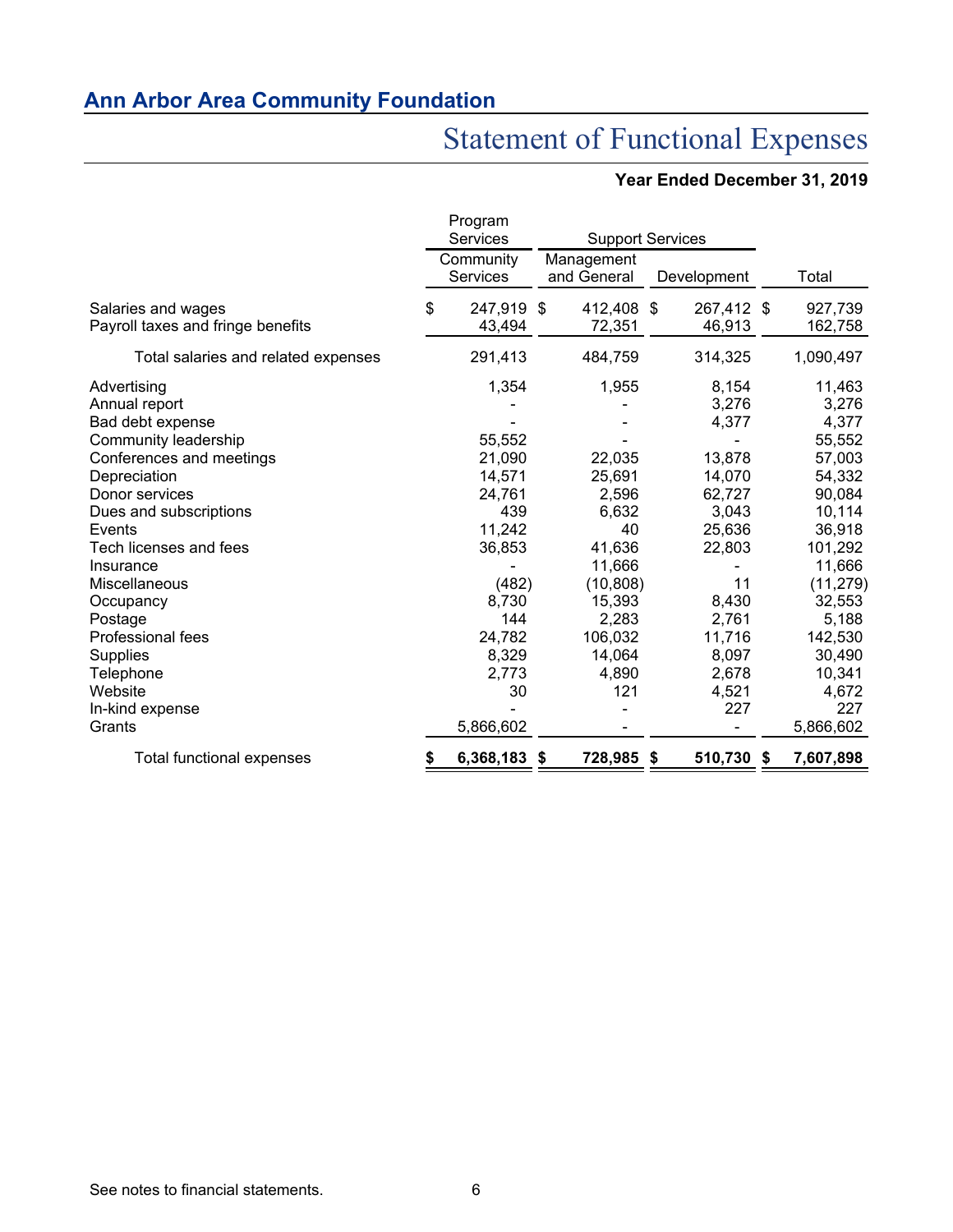# Statement of Cash Flows

# **Years Ended December 31, 2020 and 2019**

|                                                                       | 2020                | 2019           |
|-----------------------------------------------------------------------|---------------------|----------------|
| <b>Cash Flows from Operating Activities</b>                           |                     |                |
| Change in net assets                                                  | \$<br>30,049,713 \$ | 20,043,844     |
| Adjustments to reconcile change in net assets to net cash and cash    |                     |                |
| equivalents from operating activities:                                |                     |                |
| Depreciation                                                          | 55,991              | 54,332         |
| Amortization of discount on pledges receivable                        | (7,647)             | 3,279          |
| Noncash charitable remainder unitrust                                 | (62, 114)           | (156, 860)     |
| Net unrealized gain on investment                                     | (18, 229, 184)      | (18, 549, 709) |
| Net realized gain on investments                                      | (83, 713)           | (960, 213)     |
| Donated investments                                                   |                     | (2, 137, 841)  |
| Changes in operating assets and liabilities that provided (used) cash |                     |                |
| and cash equivalents:                                                 |                     |                |
| Receivables                                                           | 1,940               | 1,100          |
| Pledges and trusts receivable                                         | 242,500             | (40, 522)      |
| Bequests and other deferred gifts receivable                          | 129,870             | 2,601,507      |
| Accounts payable and other liabilities                                | (3,753)             | 23,580         |
| Grants payable                                                        | (449, 461)          | (567, 135)     |
| Annuity payable                                                       | (5,031)             | (4,835)        |
| Assets held for others - Endowed                                      | 433,842             | 574,775        |
| Assets held for others - Nonendowed                                   | (4,896)             | (12, 275)      |
| Liability to life beneficiaries of planned gifts                      | 2,634               | 52,952         |
| Net cash and cash equivalents provided by operating                   |                     |                |
| activities                                                            | 12,070,691          | 925,979        |
| <b>Cash Flows from Investing Activities</b>                           |                     |                |
| Purchase of property and equipment                                    | (27, 670)           | (51,605)       |
| Purchases of investments                                              | (38,046,301)        | (24, 591, 646) |
| Proceeds from sales and maturities of investments                     | 28,449,272          | 23,676,144     |
| Notes issued                                                          | (370,000)           |                |
| Repayments of notes issued                                            | 50,000              |                |
| Net cash and cash equivalents used in investing activities            | (9,944,699)         | (967, 107)     |
| Net Increase (Decrease) in Cash and Cash Equivalents                  | 2,125,992           | (41, 128)      |
| Cash and Cash Equivalents - Beginning of year                         | 2,827,912           | 2,869,040      |
| Cash and Cash Equivalents - End of year                               | \$<br>4,953,904 \$  | 2,827,912      |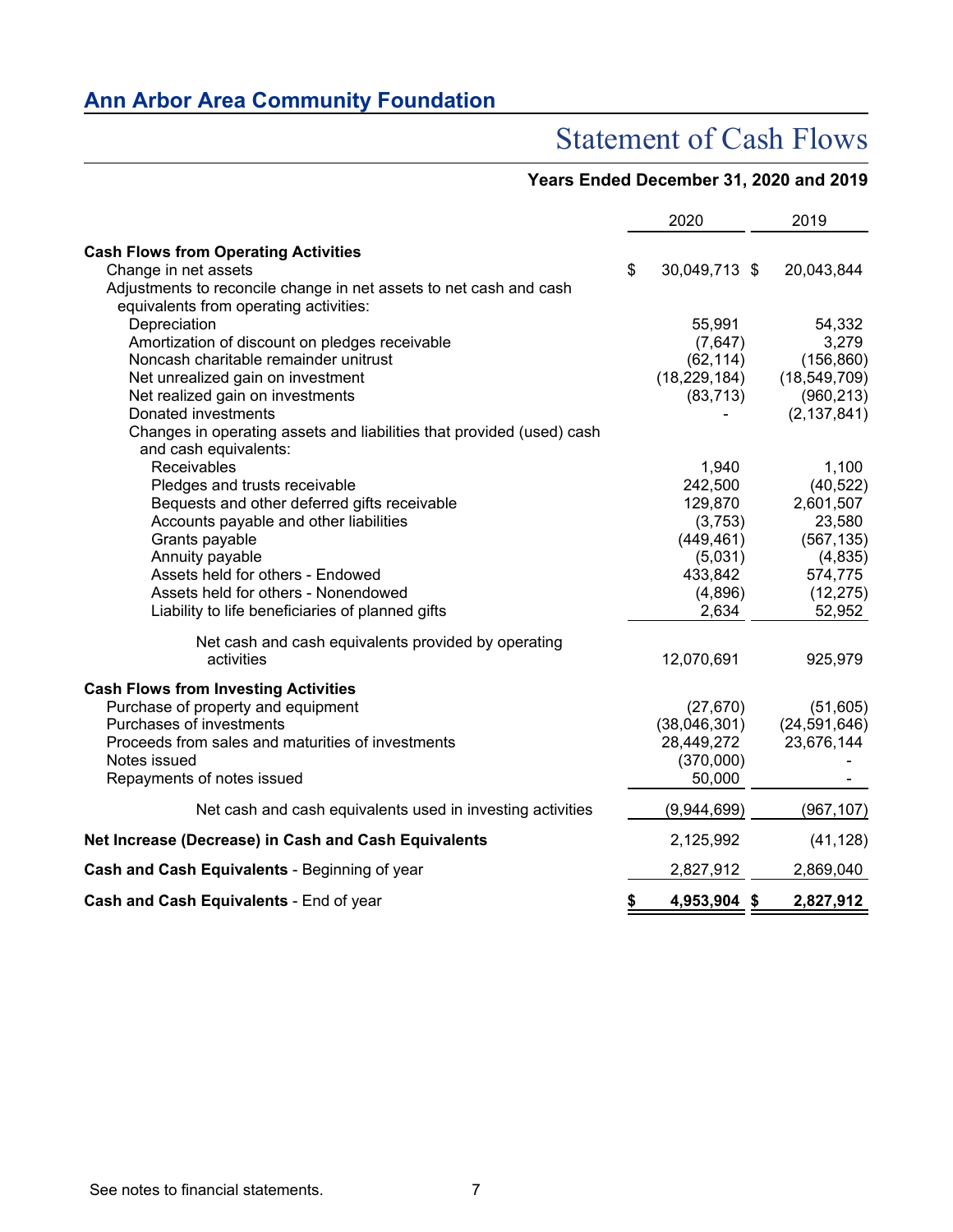### **December 31, 2020 and 2019**

## **Note 1 - Nature of Activities**

The Ann Arbor Area Community Foundation (the "Community Foundation") enriches the quality of life in its region through its knowledgeable leadership, engaged grantmaking, and creative partnerships with donors to make philanthropic investments and build endowment.

# **Note 2 - Significant Accounting Policies**

### *Financial Statement Presentation*

The financial statements are prepared on the accrual basis of accounting. The Community Foundation has determined that the use of fund accounting to segregate assets, liabilities, net assets, income, and expenses, although not required by accounting standards, is a meaningful practice to continue. While not presented in these financial statements, internally the Community Foundation utilizes eight fund types to segregate activities as follows:

- General unrestricted Totally unrestricted resources
- Field of interest Resources used to support specific areas, such as community development, the performing arts, health care, environmental preservation, education, services for the elderly, or programs for youth
- Scholarship Resources used to help area students complete their education
- Donor advised Resources for which the donors are active participants in the giving process, sharing their insights and preferences with the Community Foundation's trustees as fund distributions are made
- Designated Resources for which the donors specify certain charities as recipients of their gifts. Funds received directly from not-for-profit organizations for their own endowment fund are shown as a liability.
- Special This fund category is used to account for nonendowed agency transactions entered into by the Community Foundation. The agreement between the Community Foundation and the interested party allows for distributions of both income and principal. The resources received under these agreements are not considered contributions to the Community Foundation and, therefore, have been classified as a liability.
- Trust This fund type includes a charitable remainder unitrust gift and a charitable gift annuity.
- Administrative Resources used to provide financial support for day-to-day programs and operations

The Community Foundation is required to report information regarding its financial position and activities according to two classes of net assets: without donor restrictions and with donor restrictions. Due to variance power, the Community Foundation has no net assets with donor restrictions that are required to be maintained in perpetuity.

#### *Contributions Received*

The Community Foundation recognizes contributions when cash, securities, or other assets; an unconditional promise to give; or a notification of a beneficial interest is received. Conditional promises to give - that is, those with a measurable performance or other barrier and a right of return - are not recognized until the conditions on which they depend have been met. Contributions received are recorded as with donor restrictions or without donor restrictions, depending on the existence and nature of any donor restrictions. When a restriction expires, net assets with donor restrictions are reclassified to net assets without donor restrictions and reported in the statement of activities and changes in net assets as net assets released from restrictions.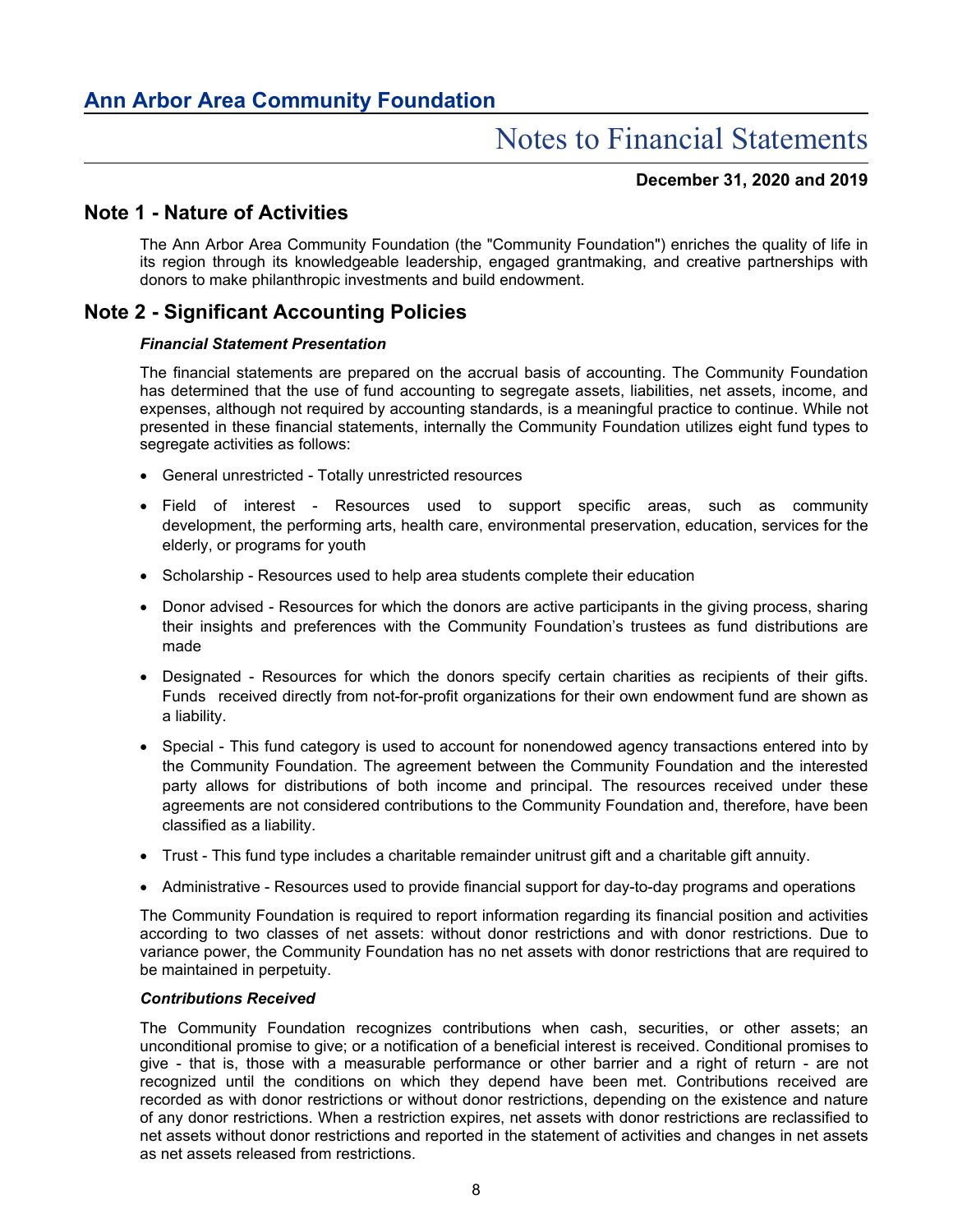### **December 31, 2020 and 2019**

# **Note 2 - Significant Accounting Policies (Continued)**

A transfer of assets to the Community Foundation is not accounted for as contribution revenue if one or more of the following conditions are present:

a. The transfer is subject to the resource provider's unilateral right to redirect the use of the assets to another beneficiary.

b. The transfer is accompanied by the resource provider's conditional promise to give or is otherwise revocable or repayable.

c. The resource provider controls the recipient organization and specifies an unaffiliated beneficiary.

d. The resource provider specifies itself or its affiliate as the beneficiary, and the transfer is not an equity transaction.

It is the board of trustees' (the "Board") interpretation of accounting standards that all gifts and grants received by the Community Foundation constitute net assets without donor restrictions, other than those with time restrictions on the use of the contributions, such as pledges, bequests receivable, and trusts. The bylaws of the Community Foundation, under variance power, give the Board the authority to modify any restriction or condition on distribution of resources for any charitable purposes or to specific organizations if, in its sole judgment, such restrictions or conditions become, in effect, unnecessary, incapable of fulfillment, or inconsistent with the charitable needs of the community or area served.

### *Agency Transactions*

The Community Foundation has adopted established standards for transactions in which the Community Foundation accepts a contribution from a donor and agrees to transfer those assets, the return on the investment of those assets, or both to another entity that is specified by the donor. The Community Foundation refers to these types of resources as designated, agency endowment, or special funds and has accounted for these three types of funds in the designated and/or special fund categories. The statement of financial position refers to agency endowment funds held within the designated fund category as endowed assets held for others. The statement of financial position also refers to nonendowed assets held for others. These assets represent temporary special funds that have an impact on the community and facilitate the individual donors' support of time-limited initiatives.

The designated fund agreements between the Community Foundation and the organizations allow for distributions per the spending policy of the Community Foundation. The special fund agreements between the Community Foundation and the organizations or individuals allow for distribution of both income and principal. The resources received under these agreements are not considered contributions to the Community Foundation and, therefore, have been classified as a liability.

In 2020 and 2019, funds of \$52,222 and \$156,693, respectively, were received under agency endowment fund agreements and were recorded directly to assets held for others in the statement of financial position liability account.

#### *Accounting Treatment for Each Type of Fund*

#### *Designated Funds*

Designated funds are typically established with gifts from a donor with a request to distribute the transferred assets, the return on the investment of those assets, or both to a specified unaffiliated beneficiary. Additionally, the donor has granted the Community Foundation variance power, which allows the Community Foundation the flexibility to ensure that the donor's charitable interest will be served in perpetuity. When accounting for additions to designated funds, the Community Foundation records the assets received or promised as contributed revenue.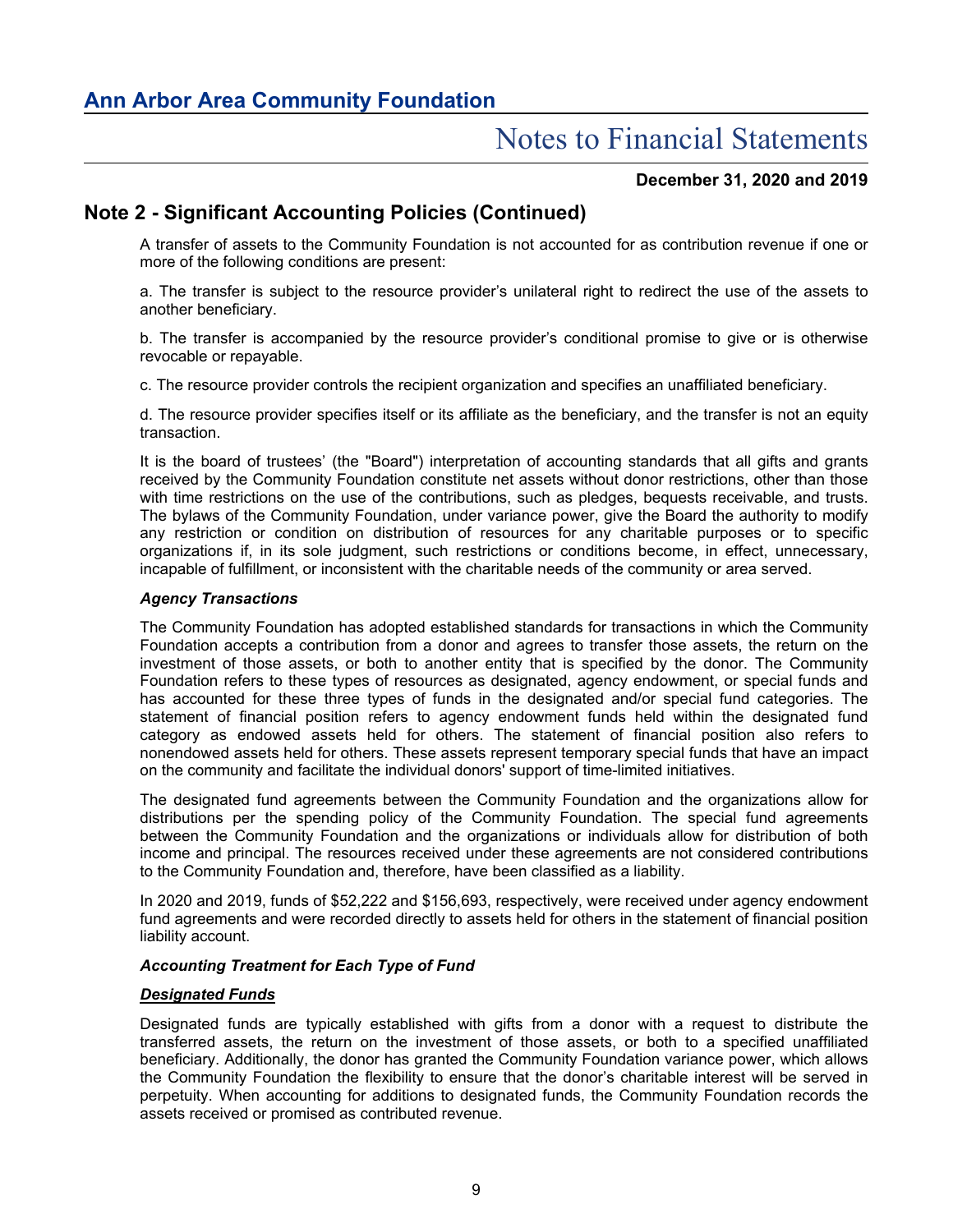**December 31, 2020 and 2019**

# **Note 2 - Significant Accounting Policies (Continued)**

### *Agency Endowment Funds*

If a not-for-profit organization (NPO) establishes, with its own funds, a fund at the Community Foundation for its own benefit, the transfer of assets to the Community Foundation is not contribution revenue and is accounted for as a liability. The Community Foundation continues to report the fund as an asset of the Community Foundation; however, a liability for the market value is also recorded, representing the present value of the future payments expected to be made to the NPO. Agency endowment funds totaled \$4,075,099 and \$3,641,257 at December 31, 2020 and 2019, respectively.

### *Cash Equivalents*

The Community Foundation considers all unrestricted, highly liquid investments with original maturities of three months or less when purchased to be cash equivalents.

### *Concentration of Credit Risk Arising from Deposit Accounts*

The Community Foundation maintains cash balances at one institution. Accounts at this institution are insured by the Federal Deposit Insurance Corporation in accordance with the program limit. In addition, the Community Foundation uses a cash management product through its primary depository institution to ensure that any deposits over \$250,000 are insured with other banking institutions. At times, the balances held in the primary deposit account may exceed federally insured amounts.

### *Investments*

Money market investment funds held under the custody of fund managers represent temporarily uninvested monies and are considered short-term investments. Investments in common and preferred stocks, bonds, U.S. Treasury bills, and mutual funds are carried at quoted fair value. The Community Foundation's investments in nonmarketable limited partnerships are generally carried at fair value, which is estimated based on net asset value per share (or its equivalent) by the investment manager. Audited information is only available annually, typically six months or more after the end of the partnership's year. Management of the Community Foundation reviews monthly and/or quarterly valuations provided by the general partner or manager of the funds and assesses the reasonableness of the fair values provided at the interim dates and included in the Community Foundation's financial statements. Because of the inherent uncertainty of valuations, the fair values used may differ from values that would have been used had a ready market existed. Realized gains and losses on sales of investments represent the difference between the net sales price and the cost of the securities sold. Unrealized gains or losses on investments represent the net change for the reported year in unrealized appreciation between the balances at the beginning and the end of the year.

### *Risks and Uncertainties*

The Community Foundation invests in various investment securities. Investment securities are exposed to various risks, such as interest rate, market, and credit risks. Due to the level of risk associated with certain investment securities, it is at least reasonably possible that changes in the values of investment securities will occur in the near term and that such changes could materially affect the amounts reported in the statement of financial position.

### *Bequests Receivable and Other Deferred Gifts Receivable*

Bequests receivable consist of gifts made by means of wills and trusts for which the donor is deceased and are otherwise considered irrevocable. Other deferred gifts receivable consist of other gifts for which payment is expected in the future. Deferred gifts are recorded at the present value of the revenue to be received using discount rates appropriate for the time frame and risk level of the asset. Payment on these receivables is expected in the next year. The bequests receivable totaled \$0 and \$17,000 as of December 31, 2020 and 2019, respectively.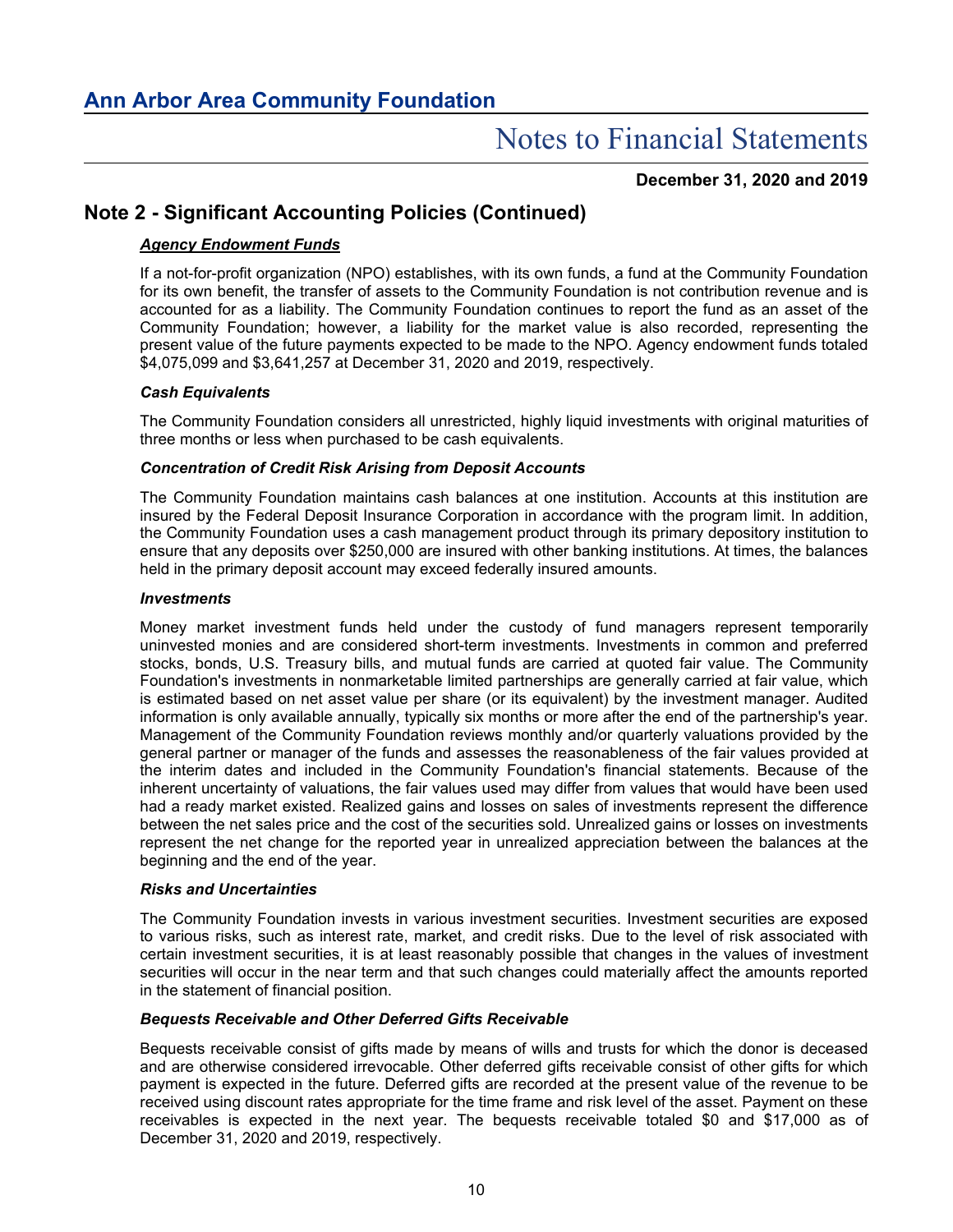**December 31, 2020 and 2019**

# **Note 2 - Significant Accounting Policies (Continued)**

### *Pledges Receivable*

Pledges receivable consist of contributions that donors intend to contribute over time. Unconditional promises to give that are expected to be collected in future years are recorded at the present value of their estimated future cash flows. Amortization of the discounts is included in contribution revenue. An allowance for uncollectible contributions is provided when evidence indicates amounts promised by donors may not be collectible.

### *In-kind Donations*

In-kind donations consist of materials and services given without remuneration. In 2020 and 2019, this consisted of artwork, professional services, catering services, and construction-related materials and services.

### *Community Impact Notes Receivable*

As part of its strategy of using a portion of its investment assets to create direct community impact in Washtenaw County, during 2020 the Community Foundation made \$370,000 of investments in notes receivable with local nonprofit organizations, ending the year with a balance of \$320,000 after \$50,000 of repayments. The year-end balance consisted of short-term notes (\$195,000) and one long-term loan (\$125,000). Going forward, management expects that investments focused on long-term impact in our community will make up a growing share of the Community Foundation's total investment allocation.

In response to the negative impact of the COVID-19 pandemic on local nonprofit organizations, the Community Foundation made a number of short-term loans at 0 percent interest to local not-for-profits that demonstrated a strong ability to repay the loans once the effects of the downturn abated. At December 31, 2020, five loans were outstanding for a total of \$195,000. Payments on these loans begin in 2021, and final maturities are in 2022. Of the total outstanding at year end in 2020 \$118,889 was due in less than one year and \$76,111 was due in 2022.

During 2020, the Community Foundation made an impact loan to a nonprofit organization for program purposes. The loan has a maturity of seven years with a stated annual interest rate of 2 percent. The outstanding loan balance was \$125,000 at December 31, 2020, with a total commitment of \$250,000. Payments on the loan are interest only, with the full principal balance due at maturity. Management determined that an allowance for uncollectible loans was not considered necessary at December 31, 2020.

#### *Property and Equipment*

Property and equipment are recorded at cost when purchased and at estimated fair value when donated. Depreciation on property and equipment is calculated on a straight-line basis over the estimated useful lives of the assets, ranging from 3 to 40 years.

#### *Tax Status*

The Internal Revenue Service has ruled that the Community Foundation is a public charity, as described in Section 509(a)(1) of the Internal Revenue Code (IRC). Consequently, the Community Foundation is exempt from federal income tax and certain excise taxes imposed on private foundations under Section 501(c)(3) of the United States IRC.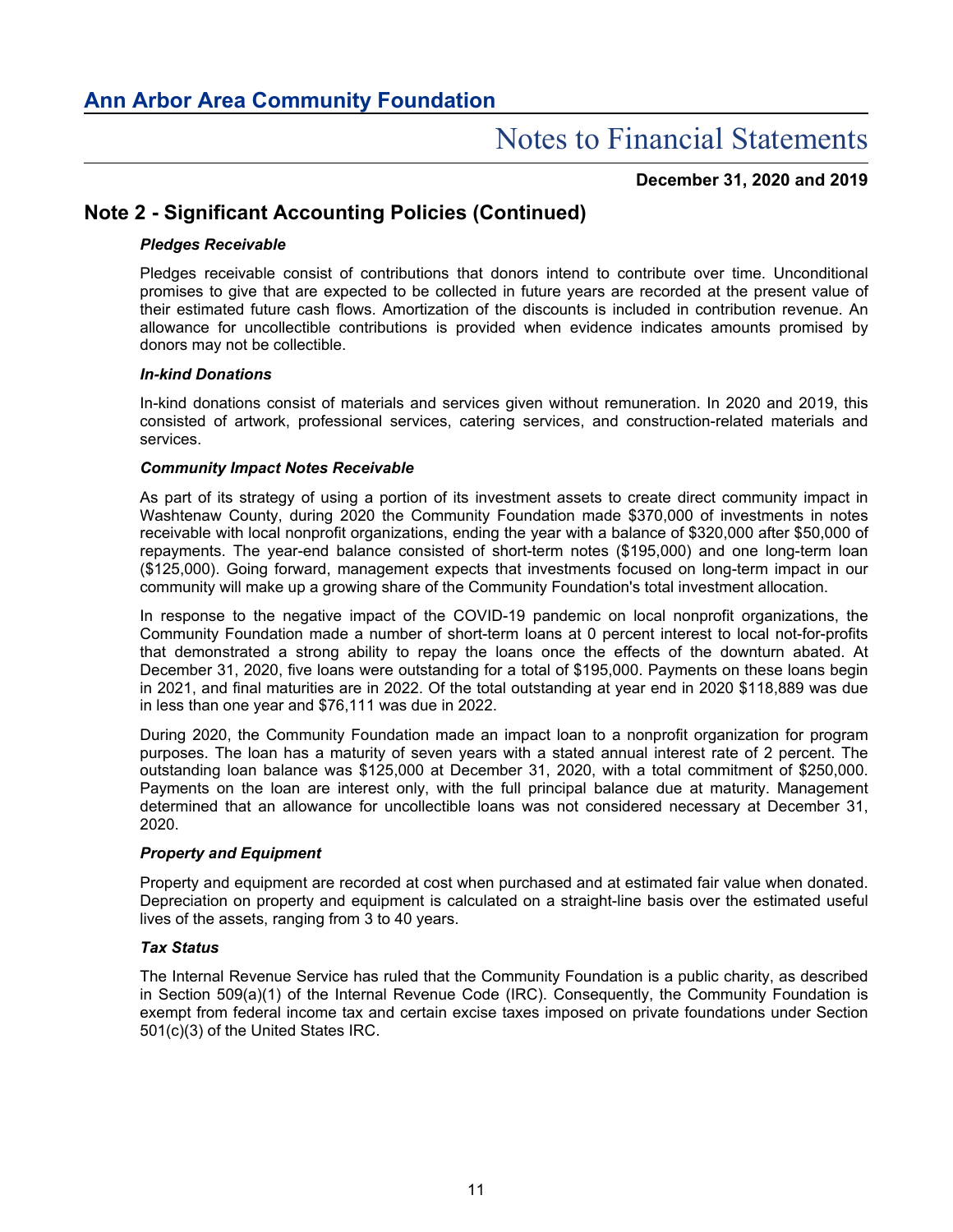**December 31, 2020 and 2019**

# **Note 2 - Significant Accounting Policies (Continued)**

### *Functional Allocation of Expenses*

The Community Foundation allocates expenses on a functional basis to program and support services. Expenses that can be identified with a specific program or support service are allocated directly according to their natural expenditure classification. Wages, payroll taxes, and benefits are allocated based on an estimate of the time each staff member spends related to each of the functional categories. Other expenses, such as certain administration and occupancy expenses, are allocated based on estimates of overall staff time allocated to each functional category. Although allocation methods used are considered reasonable, other methods could be used that would produce different results. Management and general and development costs are shown as administrative costs under support services on the statement of activities and changes in net assets.

### *Grants*

Grants are recorded as expense in the year they are approved for payment by the authorized community foundation personnel, as empowered by the board.

#### *Fair Value Disclosures*

The estimated fair value amounts have been determined by the Community Foundation using available market information and appropriate valuation methodologies. These estimates are subjective in nature and involve uncertainties and matters of considerable judgment. Accordingly, the estimates presented herein are not necessarily indicative of the amounts the Community Foundation could realize in a current market exchange. The use of different assumptions, judgments, and/or estimation methodologies may have a material effect on the estimated fair value amounts.

The Community Foundation adopted a standard permitting it to choose to measure many financial instruments and certain other items at fair value. The fair value option may be applied instrument by instrument, is irrevocable, and is applied only to entire instruments and not to a portion of instruments. The Community Foundation has elected the fair value option election with respect to the liability to life beneficiaries of planned gifts related to the charitable remainder unitrust.

#### *Use of Estimates*

The preparation of financial statements in conformity with generally accepted accounting principles requires management to make estimates and assumptions that affect the reported amounts of assets and liabilities and disclosure of contingent assets and liabilities at the date of the financial statements and the reported amounts of revenue and expenses during the reporting period. Actual results could differ from those estimates.

#### *COVID-19*

On March 11, 2020, the World Health Organization declared the outbreak of a respiratory disease caused by a new coronavirus a pandemic. The outbreak has impacted millions of individuals worldwide. In response, many countries have implemented measures to combat the outbreak that have impacted global business operations.

As a result of the pandemic, the Community Foundation was able to meet the needs of the local business community through short-term loans to eligible nonprofit organizations (as described earlier in Note 2 - Community Impact Notes Receivable). Additionally, the Community Foundation continues to evaluate the impacts the pandemic and health protocols are having on its operations. No impairments of assets have been recorded as a result of the pandemic as of the statement of financial impact date. Due to volatility in financial markets, there is uncertainty regarding the long-term impact on the value of the Community Foundation's investment portfolio and collectibility of notes receivable.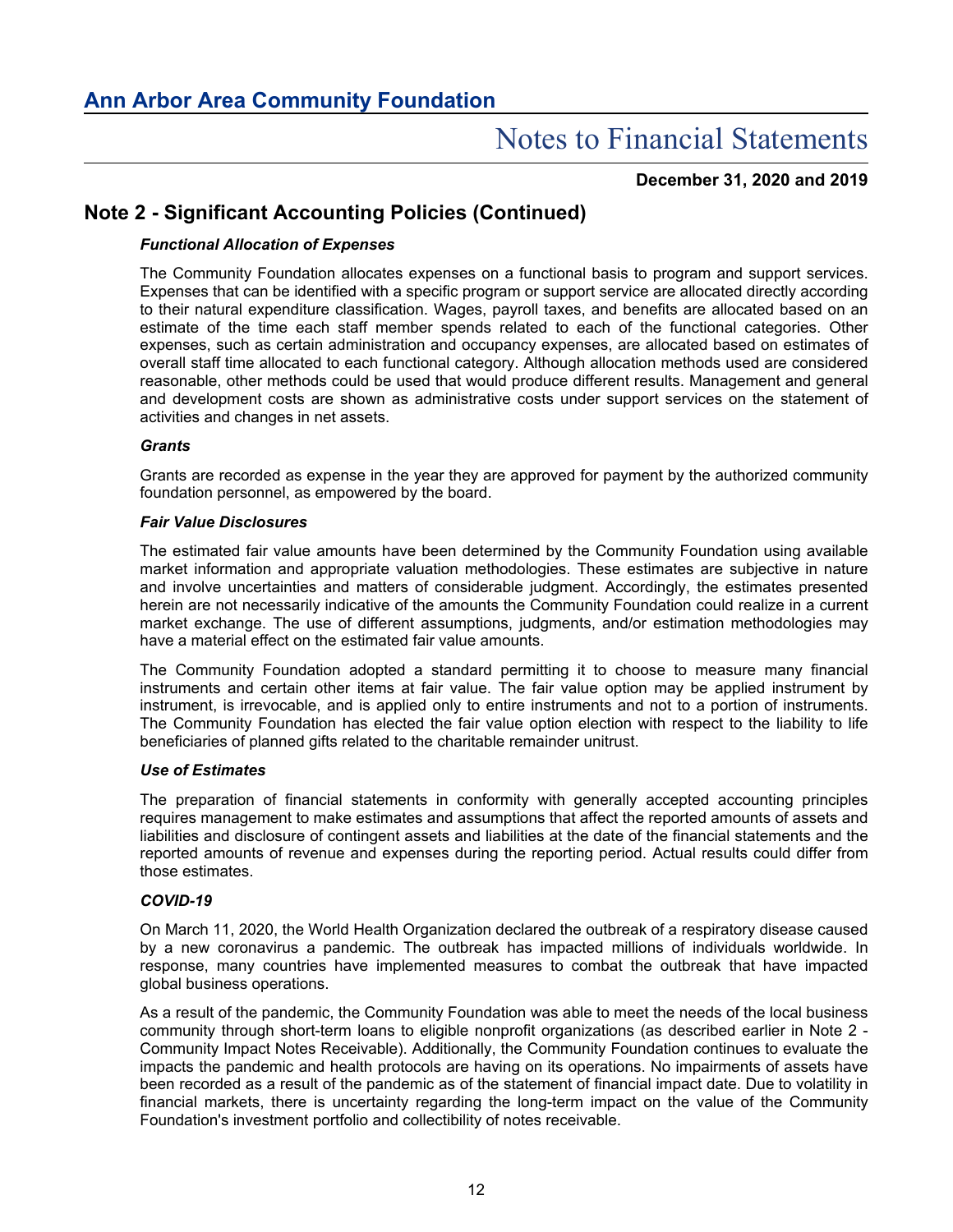### **December 31, 2020 and 2019**

## **Note 2 - Significant Accounting Policies (Continued)**

#### *Subsequent Events*

The financial statements and related disclosures include evaluation of events up through and including April 21, 2021, which is the date the financial statements were available to be issued.

Subsequent to year end, the Community Foundation entered into discussions regarding a revolving line of credit with a financial institution, to be secured by liquid investments held in its custodial account. The proposed line is intended to provide portfolio liquidity only in times of extreme market dislocation. These discussions are ongoing as of the date of this report, and no assurances can be provided that an agreement will be consummated.

### **Note 3 - Investments**

Investments are composed of the following fair values at December 31:

|                         |   | 2020           | 2019        |
|-------------------------|---|----------------|-------------|
| Money market funds      | S | 1.603.618 \$   | 2.140.304   |
| Fixed income            |   | 19,225,745     | 18,027,663  |
| Equity securities       |   | 93,508,428     | 61,764,512  |
| Alternative investments |   | 55.295.243     | 59,790,629  |
| Total                   |   | 169,633,034 \$ | 141,723,108 |

Investment income and expenses are composed of the following for the years ended December 31:

|                                            |   | 2020                 | 2019                  |
|--------------------------------------------|---|----------------------|-----------------------|
| Interest and dividends                     | S | 1,957,183 \$         | 2,662,176             |
| Net realized gains<br>Net unrealized gains |   | 83.713<br>18,229,184 | 960.213<br>18,549,709 |
| Investment fees                            |   | (623.051)            | (575, 867)            |
| Total                                      |   | 19.647.029           | 21,596,231            |

### **Note 4 - Pledges Receivable**

Pledges are recognized as revenue in the period the pledges are received. No allowance was deemed necessary for uncollectible pledges at December 31, 2020 and 2019. The Community Foundation receives contributions from related parties, such as the board members. For the years ended December 31, 2020 and 2019, such contributions were \$178,281 and \$659,271, respectively.

Pledges outstanding at December 31, 2020 and 2019 are expected to be collected as follows:

|                                                                                                                                  |    | 2020                          | 2019                        |
|----------------------------------------------------------------------------------------------------------------------------------|----|-------------------------------|-----------------------------|
| Pledges receivable in less than one year<br>Pledges receivable in one to five years<br>Pledge receivable in more than five years | \$ | 176,527 \$<br>76.631<br>2,000 | 197,057<br>170.157<br>3,000 |
| Gross unconditional promises to give                                                                                             |    | 255.158                       | 370.214                     |
| Less unamortized discount on pledges due in greater than one year                                                                |    | (2,713)                       | (10, 360)                   |
| Unconditional promises to give                                                                                                   | S  | 252.445                       | 359,854                     |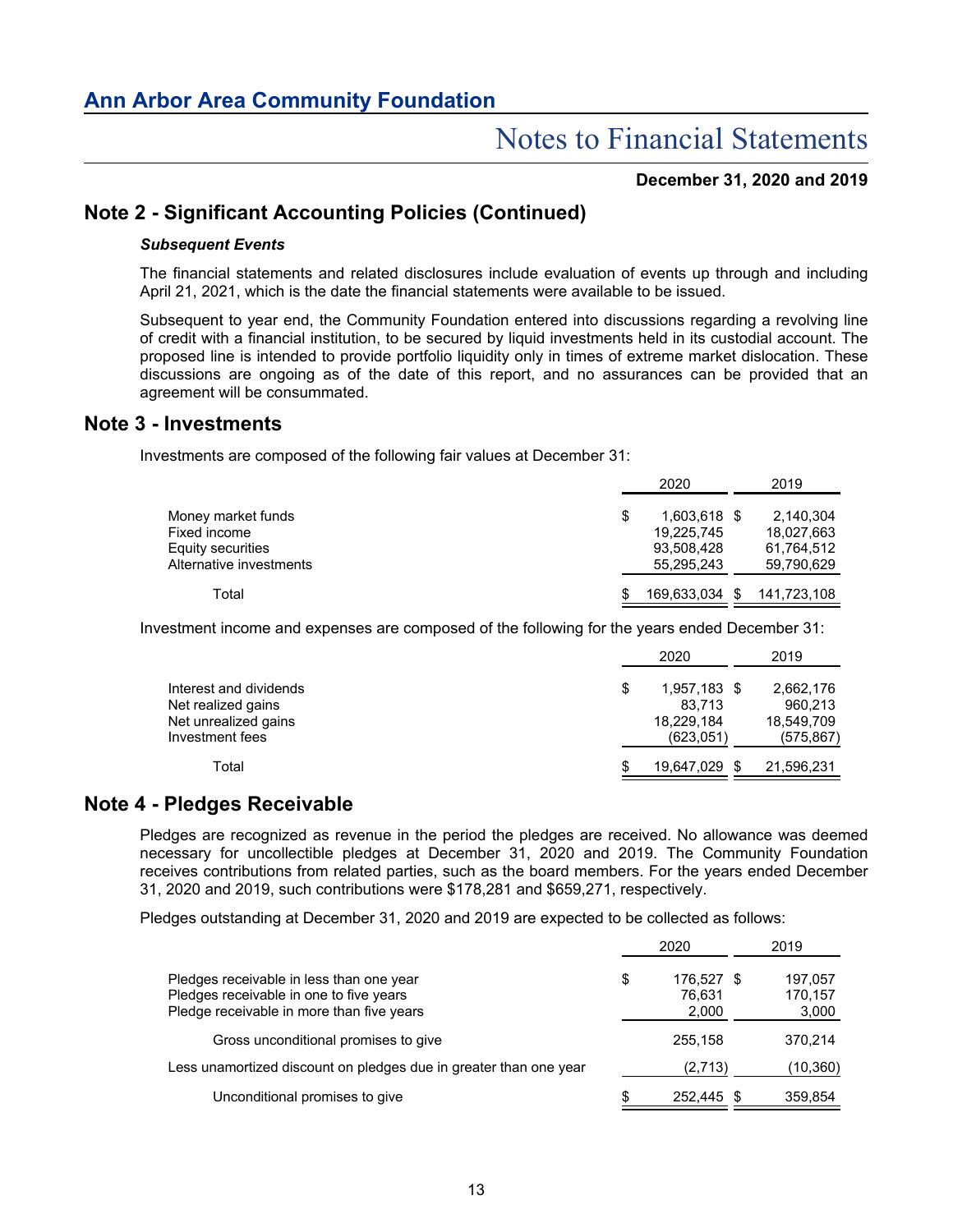### **December 31, 2020 and 2019**

# **Note 4 - Pledges Receivable (Continued)**

Pledges receivable activity for 2020 and 2019 is detailed below:

|                                        | 2020             | 2019       |
|----------------------------------------|------------------|------------|
| Balance - January 1                    | \$<br>359.854 \$ | 264,662    |
| Add new pledges                        |                  | 219.618    |
| Less collections                       | (76,184)         | (120, 049) |
| Less uncollectible pledges written off | (31, 225)        | (4,377)    |
| Balance - December 31                  | \$<br>252.445 \$ | 359,854    |
|                                        |                  |            |

## **Note 5 - Receivable from Trust**

The Community Foundation was the beneficiary of a charitable lead trust that began making annual distributions in 2001. At the inception of the trust, a receivable from the trust and contribution revenue of \$771,295 were recognized by the Community Foundation. The receivable from the trust was reduced annually by the principal portion of the distribution, and interest income was also recognized. At December 31, 2019, the net present value of the receivable was \$127,444. The annual distribution continued through 2020, the year of the trust termination.

# **Note 6 - Property and Equipment**

The cost of property and equipment is summarized as follows:

|                                                                                                           | 2020                                     | 2019                                      |
|-----------------------------------------------------------------------------------------------------------|------------------------------------------|-------------------------------------------|
| <b>Buildings</b><br>Furniture and fixtures<br>Computer equipment and software<br>Construction in progress | \$<br>1,401,778 \$<br>132.697<br>126,475 | 1,357,551<br>118,243<br>126,475<br>31,011 |
| Total cost                                                                                                | 1,660,950                                | 1,633,280                                 |
| Accumulated depreciation                                                                                  | 584.988                                  | 528,997                                   |
| Net property and equipment                                                                                | \$<br>1,075,962 \$                       | 1,104,283                                 |

Depreciation expense for 2020 and 2019 was \$55,991 and \$54,332, respectively.

# **Note 7 - Grants/Grants Payable**

Grants are recognized as liabilities at the time the authorized community foundation personnel, as empowered by the Board, authorize the expenditures, regardless of the year in which the grant is paid. Grants are authorized subject to the spending policy limitations. The following summarizes grants approved, paid, and those committed for future payments for 2020 and 2019:

|                                                                                      | 2020                                         | 2019                                    |
|--------------------------------------------------------------------------------------|----------------------------------------------|-----------------------------------------|
| Grants payable - Beginning of year<br>Unconditional grants expensed<br>Payments made | \$<br>629.361 \$<br>7,798,316<br>(8,247,777) | 1,196,496<br>5,995,987<br>(6, 563, 122) |
| Total                                                                                | \$<br>179,900 \$                             | 629,361                                 |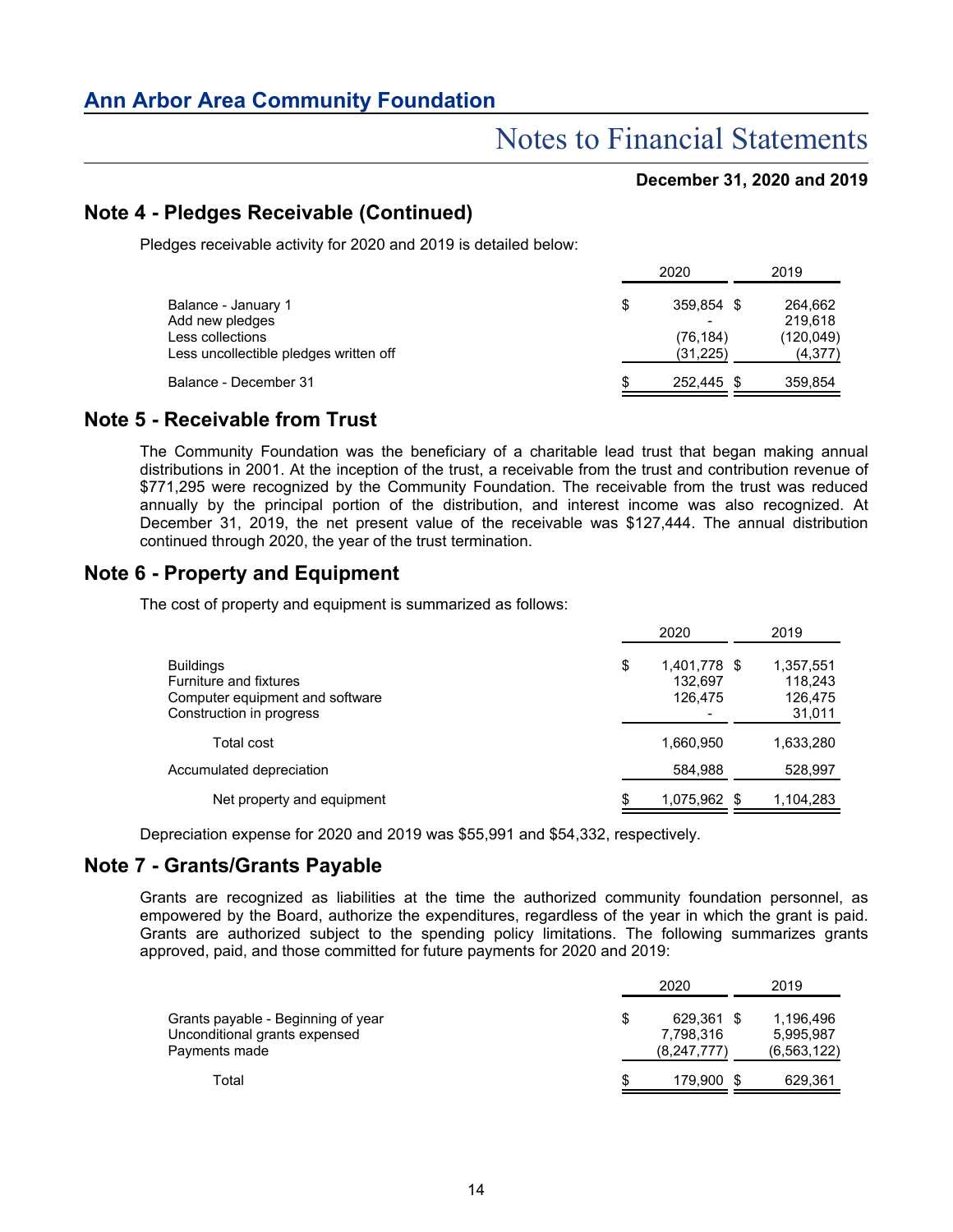### **December 31, 2020 and 2019**

# **Note 8 - Charitable Remainder Unitrust**

During the year ended December 31, 1999, the Community Foundation began to administer a planned gift under a charitable remainder unitrust. A charitable remainder unitrust provides for the payment of a fixed percentage of the net fair value of the trust's assets, as determined each year. Upon termination of the income beneficiary's interest, the assets of the trust are to be transferred in the following amounts: (1) \$50,000 to an unrelated charity and (2) the balance of the trust to the Community Foundation for donordesignated purposes.

The portion of the planned gift attributable to the present value of the future benefits to be received by the Community Foundation, \$422,107, was recorded in the statement of activities and changes in net assets as a contribution in the period in which the planned gift was established. The balance of the charitable remainder unitrust assets was \$1,250,548 and \$1,188,434 at December 31, 2020 and 2019, respectively.

The present value of the estimated future payments to the beneficiary was redetermined in 2020 and 2019 using a discount rate of 5.0 percent and the applicable mortality tables, adjusting the liability and recognizing loss by \$69,525 and \$112,196, respectively. The liability to life beneficiaries of planned gifts was \$585,723 and \$583,089 for 2020 and 2019, respectively.

# **Note 9 - Net Assets with Donor Restrictions**

Net assets with donor restrictions are those assets resulting from contributions whose use by the Community Foundation is limited by donor-imposed stipulations that either expire by the passage of time or can be fulfilled and removed by actions of the Community Foundation pursuant to those stipulations.

Net assets with donor restrictions consist of the following:

|                                              |    | 2020       | 2019      |
|----------------------------------------------|----|------------|-----------|
| Pledges receivable (Note 4)                  | \$ | 252.445 \$ | 359.854   |
| Receivable from trust (Note 5)               |    |            | 127.444   |
| Bequests and other deferred gifts receivable |    |            | 129.870   |
| Charitable remainder unitrust - Net (Note 8) |    | 664.825    | 605,345   |
| Total net assets with donor restrictions     | S  | 917,270 \$ | 1,222,513 |

## **Note 10 - Defined Contribution Plan**

The Community Foundation has a tax-sheltered retirement plan under Internal Revenue Code Section 403(b). Under this plan, the Community Foundation made a discretionary profit-sharing contribution (2 percent of eligible wages for the years ended December 31, 2020 and 2019) in addition to a match of 100 percent of each participant's contribution, up to a maximum of 3 percent of eligible wages for the years ended December 31, 2020 and 2019, respectively. The Community Foundation incurred retirement plan expenses of \$58,633 and \$52,025 during 2020 and 2019, respectively.

## **Note 11 - Board-designated Endowments**

The Community Foundation's net assets without donor restrictions include board-designated endowments that would be classified as donor-restricted endowments, except that the Community Foundation has variance power over those assets. Therefore, the Board treats these funds as boarddesignated endowments, and they are classified and reported based on the existence or absence of donor-imposed restrictions.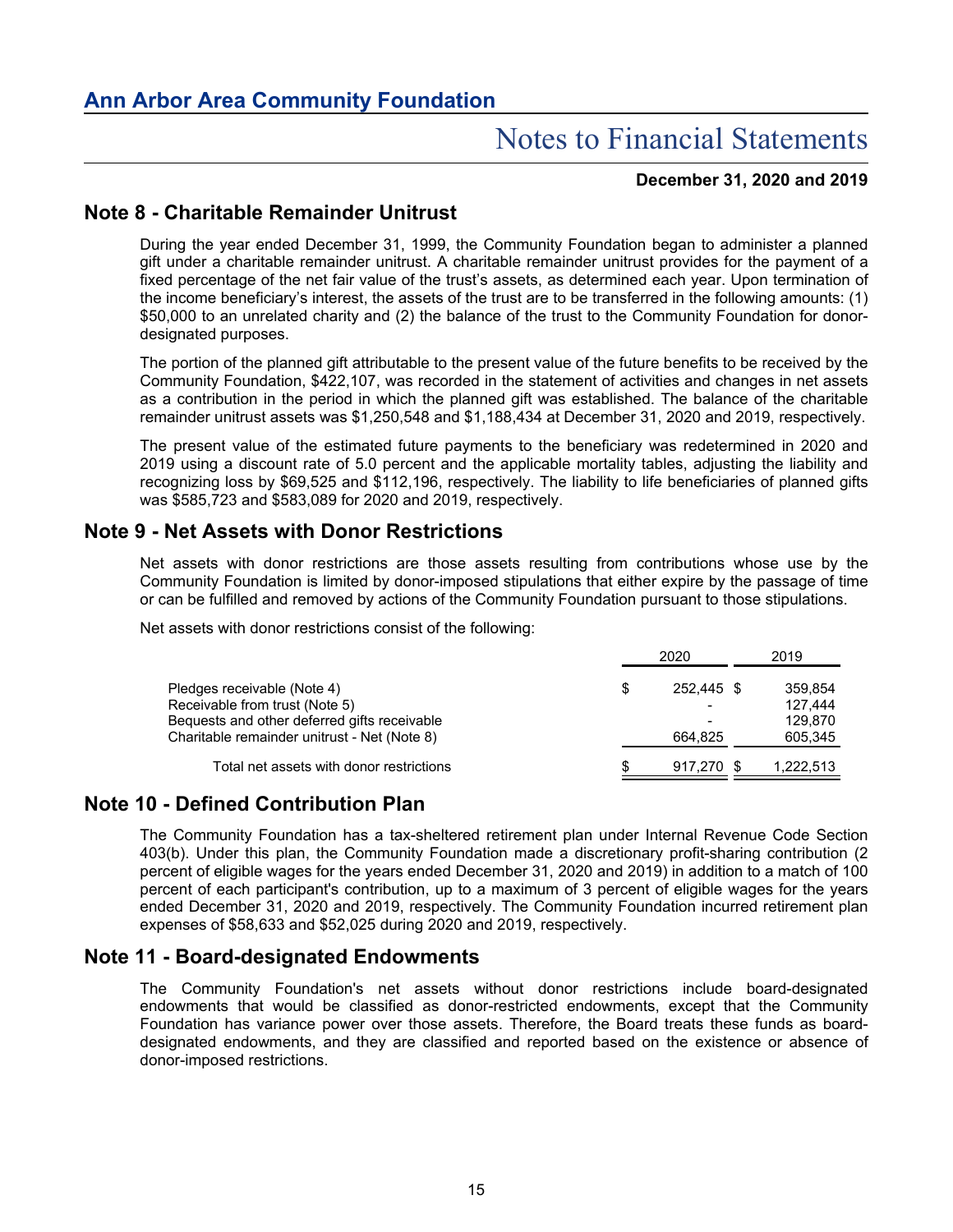### **December 31, 2020 and 2019**

### **Note 11 - Board-designated Endowments (Continued)**

#### *Interpretation of Relevant Law*

The board of trustees of the Community Foundation follows the Uniform Prudent Management of Institutional Funds Act (UPMIFA), which is designed to help ensure the long-term preservation of the corpus of endowed funds. As a result of this law and variance power provision rights, the Community Foundation classifies within unrestricted net assets (a) the original value of gifts donated to the designated endowment, (b) the original value of subsequent gifts to the designated endowment, and (c) accumulations to the designated endowment. In accordance with following UPMIFA, the Community Foundation considers the following factors in making a determination to appropriate or accumulate boarddesignated endowment funds:

- The duration and preservation of the fund
- The purpose of the Community Foundation and the board-designated endowment fund
- General economic conditions
- The possible effect of inflation and deflation
- The expected total return from income and the appreciation of investments
- Other resources of the Community Foundation
- The investment policies of the Community Foundation

#### *Changes in Endowment Net Assets for the Year Ended December 31, 2020*

|                                                                                            | <b>Without Donor</b><br>Restrictions |
|--------------------------------------------------------------------------------------------|--------------------------------------|
| Board-designated endowment net assets - Beginning of year                                  | \$<br>141.188.265                    |
| Investment return:<br>Investment income<br>Net appreciation (realized and unrealized)      | 1.957.183<br>17,689,846              |
| Total investment return                                                                    | 19.647.029                           |
| Contributions and other support<br>Appropriation for distributions and administrative fees | 20,549,879<br>(9,841,952)            |
| Board-designated endowment net assets - End of year                                        | 171,543,221                          |

#### *Changes in Endowment Net Assets for the Year Ended December 31, 2019*

|                                                                                            | <b>Without Donor</b><br>Restrictions |
|--------------------------------------------------------------------------------------------|--------------------------------------|
| Board-designated endowment net assets - Beginning of year                                  | 118,684,065<br>S                     |
| Investment return:<br>Investment income<br>Net appreciation (realized and unrealized)      | 2,662,176<br>18,934,055              |
| Total investment return                                                                    | 21,596,231                           |
| Contributions and other support<br>Appropriation for distributions and administrative fees | 8,515,867<br>(7,607,898)             |
| Board-designated endowment net assets - End of year                                        | 141,188,265                          |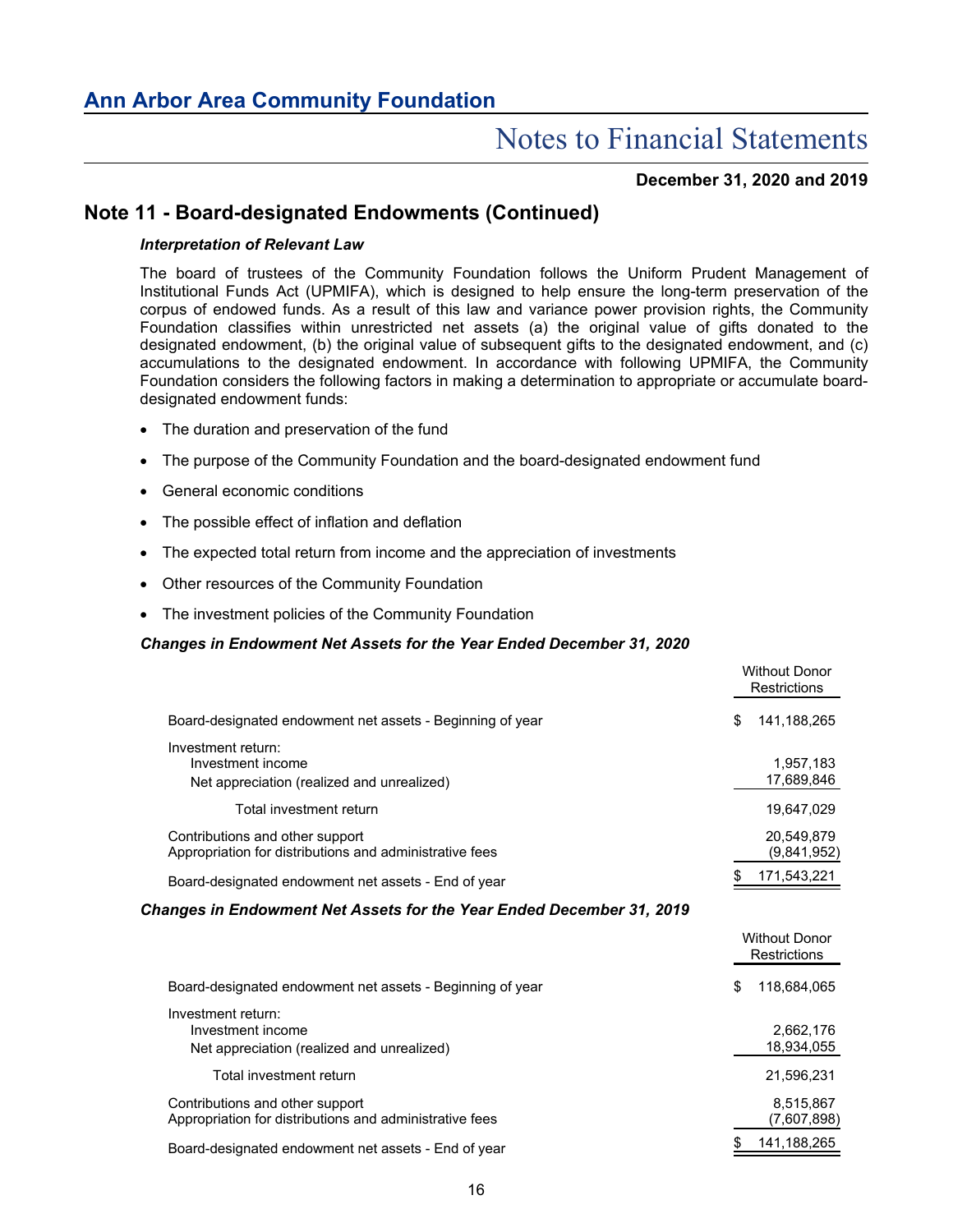**December 31, 2020 and 2019**

# **Note 11 - Board-designated Endowments (Continued)**

### *Return Objectives and Risk Parameters*

The Community Foundation has adopted investment and spending policies for its net assets that attempt to provide a predictable stream of funding to programs supported by its net assets while seeking to maintain its purchasing power. Under this policy, as approved by the board of trustees, the Community Foundation has four objectives: (1) preserve and grow the assets of the Community Foundation, (2) balance long-term growth with appropriate risk and liquidity, (3) achieve market returns, and (4) comply with applicable laws, rules, and regulations.

### *Strategies Employed for Achieving Objectives*

To satisfy its long-term rate-of-return objectives, the Community Foundation relies on a total return strategy in which investment returns are achieved through both capital appreciation (realized and unrealized) and current yield (interest and dividends). The Community Foundation targets a broadly diversified asset allocation model with performance benchmarks based on each asset class.

### *Spending Policy and How the Investment Objectives Relate to Spending Policy*

The Community Foundation has a policy of appropriating for distributions and administrative fees each year up to 5 percent of its endowed investment pool's average fair value over the prior 16 quarters through September 30 of the preceding fiscal year in which the distribution is planned. In establishing this policy, the Community Foundation considered the long-term expected return on its investment portfolio. By limiting its spending policy, over the long term, the Community Foundation expects the current spending policy to allow its net assets to grow annually. This is consistent with the Community Foundation's objective to maintain the purchasing power of the investment portfolio and net assets, as well as to provide real growth through new gifts and investment returns.

The annual spending amount, as defined above, is used for both amounts available to grant from each fund, as well as administrative fees charged to each fund. The administrative fee is calculated based on the fund fee schedule approved by the board of trustees and in effect at the time the calculation is made. Amounts available to grant are calculated by subtracting the administrative fee from the total calculated spending amount. Endowed funds that have met minimum contribution levels can make grants six months after they are funded. Pass-through and donor-advised funds do not have the two-quarter restriction. Administrative fees will be charged to funds from the date that the fund is established, as prescribed by the fund fee schedule in effect at the time. The annual spending amount is determined and recommended by the finance committee and approved by the board of trustees. In 2020 and 2019, the Community Foundation used 5 percent as the spending policy.

### **Note 12 - Fair Value Measurements**

Accounting standards require certain assets and liabilities be reported at fair value in the financial statements and provide a framework for establishing that fair value. The framework for determining fair value is based on a hierarchy that prioritizes the inputs and valuation techniques used to measure fair value.

The following tables present information about the Community Foundation's assets and liabilities measured at fair value on a recurring basis at December 31, 2020 and 2019 and the valuation techniques used by the Community Foundation to determine those fair values.

Fair values determined by Level 1 inputs use quoted prices in active markets for identical assets or liabilities that the Community Foundation has the ability to access.

Fair values determined by Level 2 inputs use other inputs that are observable, either directly or indirectly. These Level 2 inputs include quoted prices for similar assets and liabilities in active markets and other inputs, such as interest rates and yield curves, that are observable at commonly quoted intervals.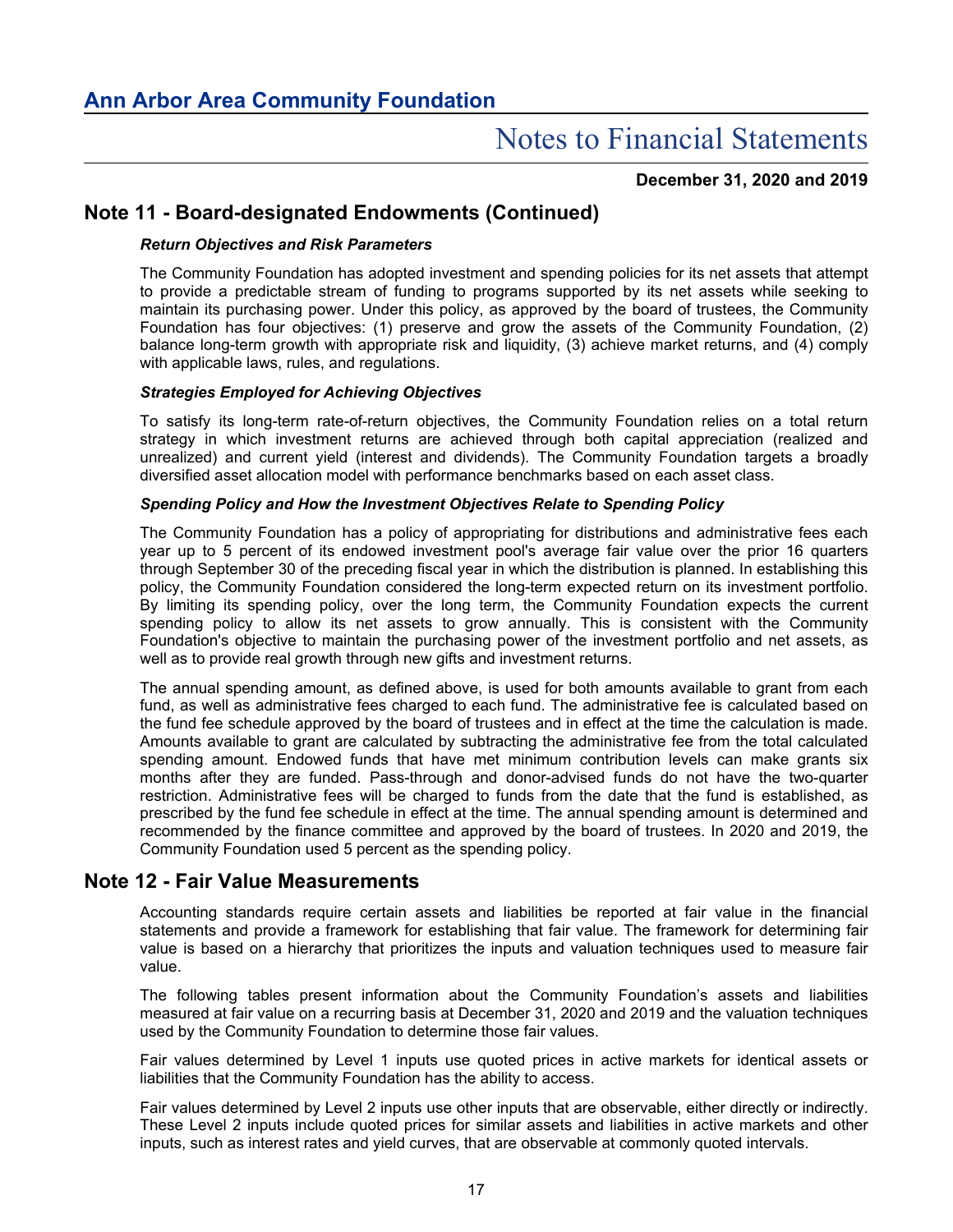### **December 31, 2020 and 2019**

# **Note 12 - Fair Value Measurements (Continued)**

Level 3 inputs are unobservable inputs, including inputs that are available in situations where there is little, if any, market activity for the related asset or liability. These Level 3 fair value measurements are based primarily on management's own estimates using pricing models, discounted cash flow methodologies, or similar techniques taking into account the characteristics of the asset or liability.

In instances where inputs used to measure fair value fall into different levels in the above fair value hierarchy, fair value measurements in their entirety are categorized based on the lowest level input that is significant to the valuation. The Community Foundation's assessment of the significance of particular inputs to these fair value measurements requires judgment and considers factors specific to each asset or liability.

|                                                                          |    |                                                                                   |    |                                                        |    | at December 31, 2020                               |    | Assets and Liabilities Measured at Fair Value on a Recurring Basis |      |                                    |  |
|--------------------------------------------------------------------------|----|-----------------------------------------------------------------------------------|----|--------------------------------------------------------|----|----------------------------------------------------|----|--------------------------------------------------------------------|------|------------------------------------|--|
|                                                                          |    | Quoted Prices in<br><b>Active Markets</b><br>for Identical<br>Assets<br>(Level 1) |    | Significant Other<br>Observable<br>Inputs<br>(Level 2) |    | Significant<br>Unobservable<br>Inputs<br>(Level 3) |    | Investments<br>Measured at Net<br><b>Asset Value</b>               |      | Balance at<br>December 31,<br>2020 |  |
| <b>Assets</b>                                                            |    |                                                                                   |    |                                                        |    |                                                    |    |                                                                    |      |                                    |  |
| Investments:<br>Money market funds -                                     |    |                                                                                   |    |                                                        |    |                                                    |    |                                                                    |      |                                    |  |
| Short-term investment<br>Mutual funds - Fixed                            | \$ | 1,603,618 \$                                                                      |    |                                                        | \$ |                                                    | \$ |                                                                    | \$   | 1,603,618                          |  |
| income<br>Mutual funds - Domestic                                        |    | 19,225,745                                                                        |    |                                                        |    |                                                    |    |                                                                    |      | 19,225,745                         |  |
| equity<br>Mutual funds - Foreign                                         |    | 53,198,724                                                                        |    |                                                        |    |                                                    |    |                                                                    |      | 53, 198, 724                       |  |
| equity<br>Alternative investments                                        |    | 40,309,704                                                                        |    |                                                        |    |                                                    |    | 55,295,243                                                         |      | 40,309,704<br>55,295,243           |  |
| Subtotal                                                                 |    | 114,337,791                                                                       |    |                                                        |    |                                                    |    | 55,295,243                                                         |      | 169,633,034                        |  |
| Charitable remainder unitrust                                            |    |                                                                                   |    |                                                        |    | 1,250,548                                          |    |                                                                    |      | 1,250,548                          |  |
| Total assets                                                             |    | 114,337,791                                                                       | \$ |                                                        |    | 1,250,548 \$                                       |    | 55,295,243                                                         | - \$ | 170,883,582                        |  |
| <b>Liabilities</b> - Liability to life<br>beneficiaries of planned gifts | \$ |                                                                                   |    |                                                        |    | 585,723                                            | \$ |                                                                    |      | 585,723                            |  |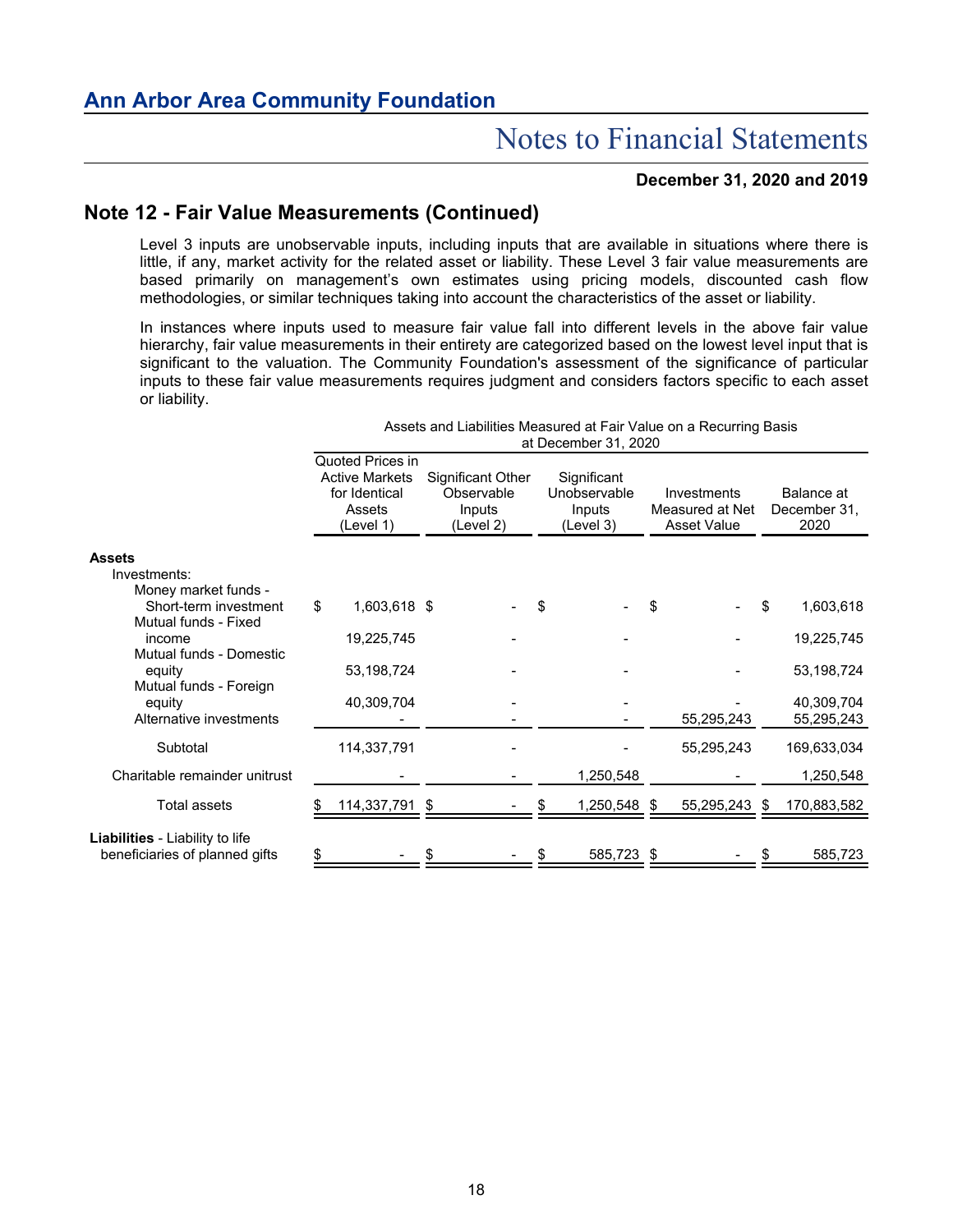### **December 31, 2020 and 2019**

# **Note 12 - Fair Value Measurements (Continued)**

|                                                                          |                                                                                   |               |                                                               |  |                                                    | at December 31, 2019 |                                                      | Assets and Liabilities Measured at Fair Value on a Recurring Basis |                                    |  |
|--------------------------------------------------------------------------|-----------------------------------------------------------------------------------|---------------|---------------------------------------------------------------|--|----------------------------------------------------|----------------------|------------------------------------------------------|--------------------------------------------------------------------|------------------------------------|--|
|                                                                          | Quoted Prices in<br><b>Active Markets</b><br>for Identical<br>Assets<br>(Level 1) |               | <b>Significant Other</b><br>Observable<br>Inputs<br>(Level 2) |  | Significant<br>Unobservable<br>Inputs<br>(Level 3) |                      | Investments<br>Measured at Net<br><b>Asset Value</b> |                                                                    | Balance at<br>December 31.<br>2019 |  |
| <b>Assets</b>                                                            |                                                                                   |               |                                                               |  |                                                    |                      |                                                      |                                                                    |                                    |  |
| Investments:<br>Money market funds -                                     |                                                                                   |               |                                                               |  |                                                    |                      |                                                      |                                                                    |                                    |  |
| Short-term investment                                                    | \$                                                                                | 2,140,304 \$  |                                                               |  | \$                                                 |                      | \$                                                   |                                                                    | \$<br>2,140,304                    |  |
| Mutual funds - Fixed<br>income                                           |                                                                                   | 18,027,663    |                                                               |  |                                                    |                      |                                                      |                                                                    | 18,027,663                         |  |
| Mutual funds - Domestic<br>equity                                        |                                                                                   | 36,665,214    |                                                               |  |                                                    |                      |                                                      |                                                                    | 36,665,214                         |  |
| Mutual funds - Foreign<br>equity                                         |                                                                                   | 25,099,298    |                                                               |  |                                                    |                      |                                                      |                                                                    | 25,099,298                         |  |
| Alternative investments                                                  |                                                                                   |               |                                                               |  |                                                    |                      |                                                      | 59,790,629                                                         | 59,790,629                         |  |
| Subtotal                                                                 |                                                                                   | 81,932,479    |                                                               |  |                                                    |                      |                                                      | 59,790,629                                                         | 141,723,108                        |  |
| Charitable remainder unitrust                                            |                                                                                   |               |                                                               |  |                                                    | 1,188,434            |                                                      |                                                                    | 1,188,434                          |  |
| <b>Total assets</b>                                                      |                                                                                   | 81,932,479 \$ |                                                               |  |                                                    | 1,188,434 \$         |                                                      | 59,790,629 \$                                                      | 142,911,542                        |  |
| <b>Liabilities</b> - Liability to life<br>beneficiaries of planned gifts | \$                                                                                |               | \$                                                            |  | S                                                  | 583,089              | \$                                                   |                                                                    | \$<br>583,089                      |  |

Charitable remainder unitrust assets are categorized as Level 3 assets. The Community Foundation estimates the fair value of these assets based upon the fair value of the assets in the trust unless the facts and circumstances indicate that the fair value would be different from the present value of estimated future distributions.

|                                                                   | Fair Value at<br>December 31,<br>2020 | Valuation<br>Technique                      | Unobservable<br>Inputs                                             | Range Weighted<br>Average                |
|-------------------------------------------------------------------|---------------------------------------|---------------------------------------------|--------------------------------------------------------------------|------------------------------------------|
| Assets - Charitable remainder<br>unitrust                         | \$<br>1,250,548                       | Fair value of<br>trust<br>investments       | Underlying<br>investments in<br>trust<br>Life expectancy<br>of the | N/A                                      |
| Liabilities - Liability to life<br>beneficiaries of planned gifts | (585,723)                             | Present value of<br>future cash<br>outflows | beneficiary,<br>discount rate,<br>growth rate                      | 11.8 years<br>5.0 percent<br>5.0 percent |
|                                                                   | Fair Value at<br>December 31,<br>2019 | Valuation<br>Technique                      | Unobservable<br>Inputs                                             | Range Weighted<br>Average                |
| Assets - Charitable remainder<br>unitrust                         | \$<br>1,188,434                       | Fair value of<br>trust<br>investments       | Underlying<br>investments in<br>trust<br>Life expectancy           | N/A                                      |
| Liabilities - Liability to life<br>beneficiaries of planned gifts | (583,089)<br>19                       | Present value of<br>future cash<br>outflows | of the<br>beneficiary,<br>discount rate,<br>growth rate            | 12.6 years<br>5.0 percent<br>5.0 percent |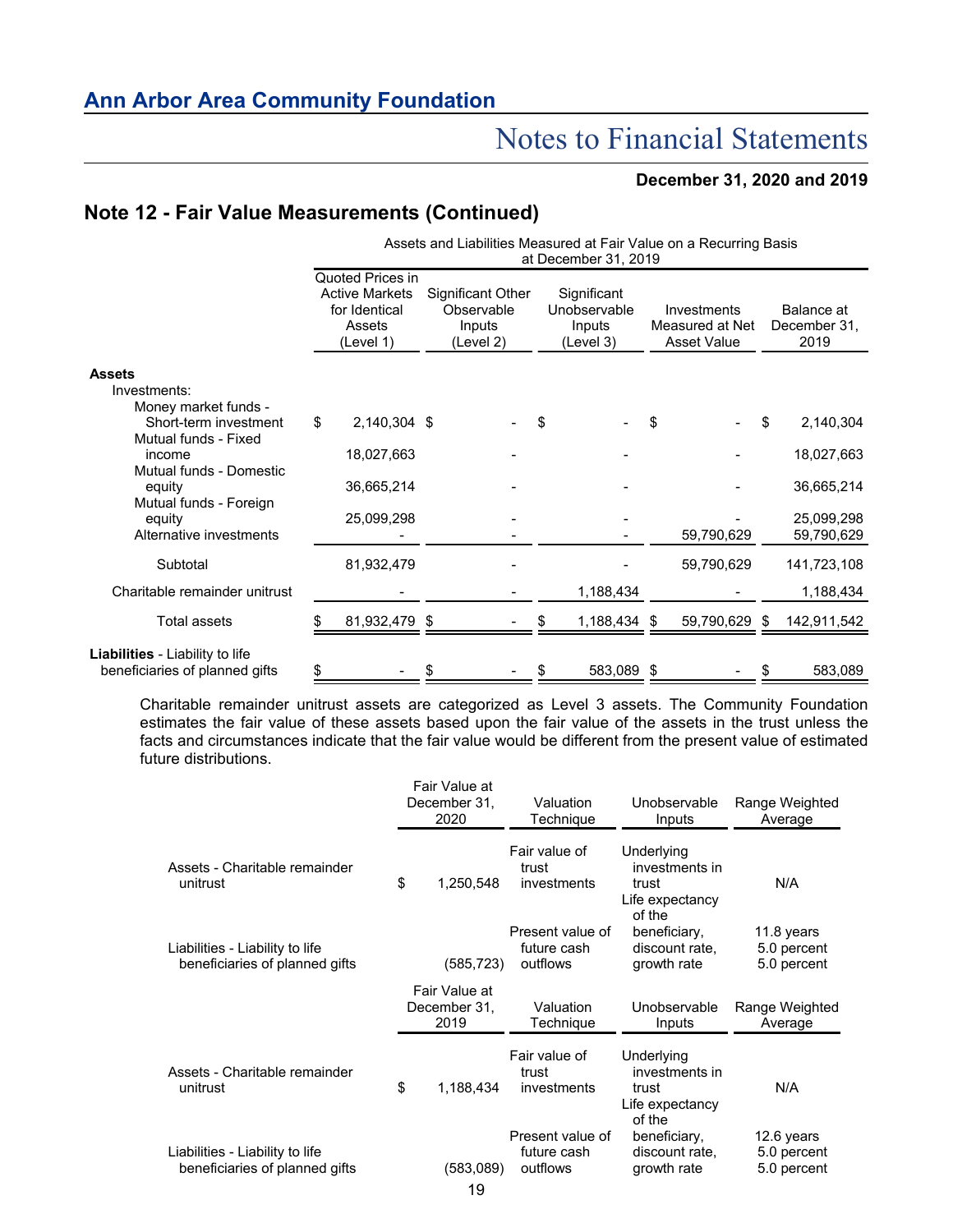### **December 31, 2020 and 2019**

# **Note 12 - Fair Value Measurements (Continued)**

The Community Foundation has processes in place to select the appropriate valuation technique and unobservable inputs to perform Level 3 fair value measurements. These processes are described in Note 2.

### *Investments in Entities that Calculate Net Asset Value per Share*

The Community Foundation holds shares or interests in investment companies at year end for which the fair value of the investment held is estimated based on net asset value per share (or its equivalent) of the investment company. For assets totaling \$25,923,868 and \$34,303,773 at December 31, 2020 and 2019, respectively, the underlying assets held by these investment managers are primarily publicly traded equities and bonds for which net asset value is readily determined on a daily basis. For the remaining investments in this category, the underlying assets are primarily investments in privately owned assets for which current net asset value is based on the best estimates of the management of those funds; realizable values for these assets may vary from these estimates.

At year end, the fair value, unfunded commitments, and redemption rules of those investments are as follows:

|                                                 | Investments Held at December 31, 2020 and 2019 |                      |      |                      |    |                      |   |                          |                           |                         |                       |  |
|-------------------------------------------------|------------------------------------------------|----------------------|------|----------------------|----|----------------------|---|--------------------------|---------------------------|-------------------------|-----------------------|--|
|                                                 |                                                |                      |      | Unfunded             |    |                      |   | Unfunded                 |                           |                         | Redemption            |  |
|                                                 |                                                | Fair Value at        |      | Commitments at       |    | Fair Value at        |   | Commitments at           | Redemption                | Redemption              | Restrictions          |  |
|                                                 |                                                | December 31.<br>2020 |      | December 31.<br>2020 |    | December 31.<br>2019 |   | December 31,<br>2019     | Frequency, if<br>Eligible | <b>Notice</b><br>Period | and Lock-up<br>Period |  |
| Global fixed-                                   |                                                |                      |      |                      |    |                      |   |                          |                           |                         |                       |  |
| income fund                                     | \$                                             | $\blacksquare$       | \$   |                      | \$ | 2,892,938 \$         |   |                          | Monthly                   | N/A                     | N/A                   |  |
| Domestic equity<br>fund                         |                                                | 18,544,587           |      |                      |    | 14,734,179           |   | $\overline{\phantom{0}}$ | Quarterly                 | 60 days                 | N/A                   |  |
| Foreign/global<br>equity funds                  |                                                | 3,051,868            |      |                      |    | 11,987,227           |   | $\blacksquare$           | Various                   | Various                 | Various               |  |
| Real estate<br>securities                       |                                                |                      |      |                      |    |                      |   |                          |                           |                         |                       |  |
| fund                                            |                                                | 4,327,413            |      |                      |    | 4,689,428            |   |                          | Monthly                   | 15 days                 | N/A                   |  |
| Hedge funds<br>Private natural<br>resources and |                                                | 12,517,729           |      |                      |    | 13,053,694           |   |                          | Various                   | Various                 | Various               |  |
| real estate<br>funds                            |                                                | 3,046,634            |      | 7,234,702            |    | 2,789,442            |   | 8,151,803                | <b>Illiquid</b>           | N/A                     | N/A                   |  |
| Private equity<br>funds                         |                                                | 13,807,012           |      | 20,434,611           |    | 9,643,721            |   | 12,645,941               | <b>Illiquid</b>           | N/A                     | N/A                   |  |
| Total                                           |                                                | 55,295,243           | - \$ | 27,669,313           | S. | 59,790,629           | S | 20,797,744               |                           |                         |                       |  |

The above table has been reclassified in order to simplify the presentation. Information for 2019 has been reclassified as well.

The global fixed-income fund category consisted of an investment in a manager that pursues investments in global sovereign debt instruments. The Community Foundation exited this investment in 2020.

Mutual funds in both the domestic and foreign/global equity fund categories are held indirectly through investments in limited partnerships. These equities are valued using quoted market prices and other market data for the same or comparable instruments and transactions, discounted cash flow models, and other industry-standard pricing models.

Funds in the domestic equity fund category provide participants with an opportunity to invest in companies primarily located in the United States. Funds in the foreign/global equity fund category invest primarily in diversified portfolios of either foreign or global equity securities.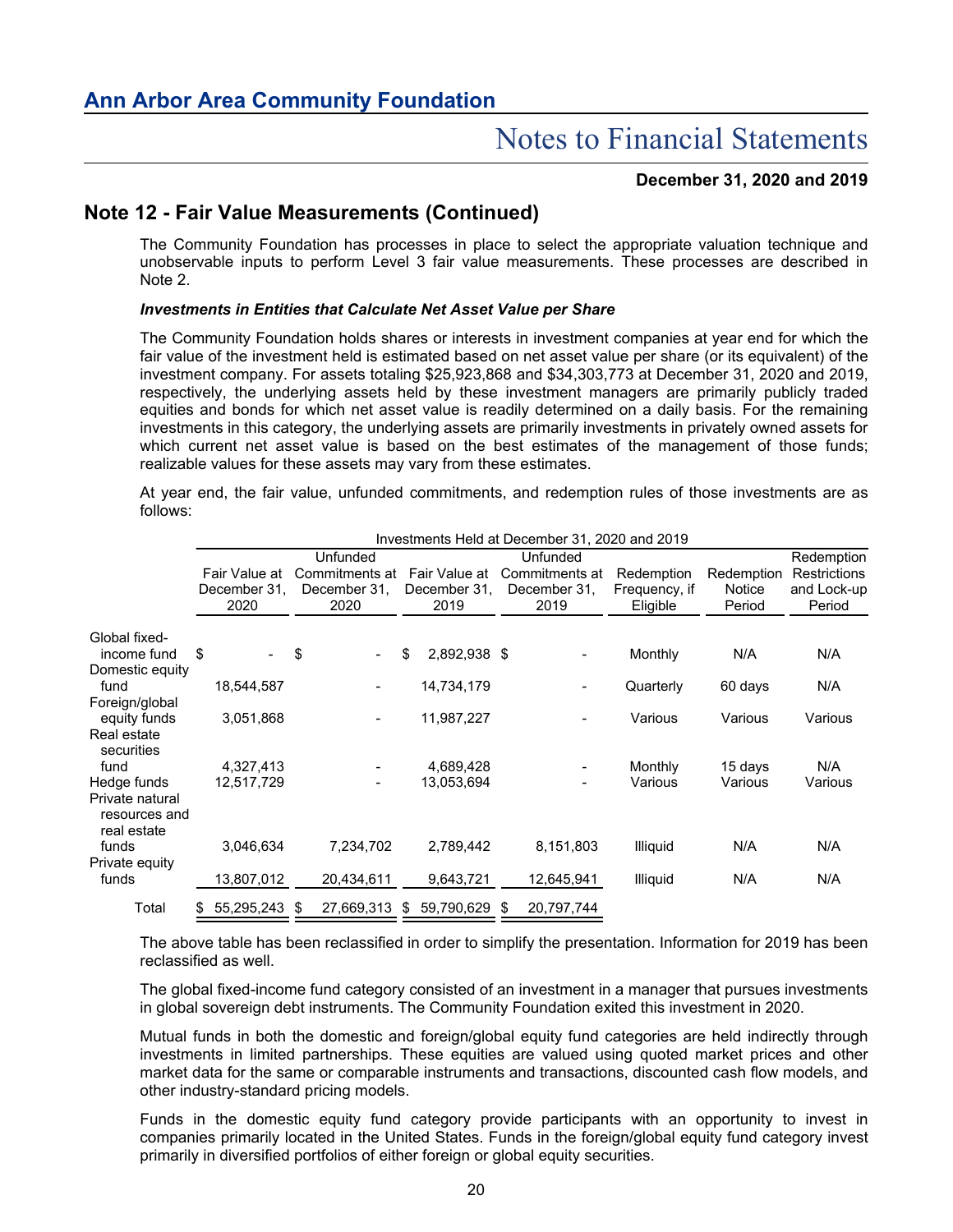### **December 31, 2020 and 2019**

# **Note 12 - Fair Value Measurements (Continued)**

The real estate securities fund category invests in a manager that focuses on long-only investments in publicly traded real estate investment trusts (REITs).

The hedge funds category includes investments in funds that focus on two broad categories:

- 1. Long/short hedge funds This category consists of funds that take long and short positions in U.S. and global common stocks. Management of the underlying hedge funds has the ability to shift investments from value to growth strategies, from small to large capitalization stocks, and from a net long position to a net short position.
- 2. Multistrategy hedge funds This category includes investments in funds that invest through a wide variety of hedge fund managers employing many different strategies, with a bias toward credit spreads and arbitrage-type styles.

The private natural resources and real estate funds category invests in funds that pursue investments in private natural resource enterprises, primarily in oil and gas exploration and development, and in private commercial real estate.

The private equity funds category includes funds that specialize in either private equity, distressed opportunities, or venture capital investments.

The investments in funds in the private natural resources, private real estate, and private equity categories can never be redeemed from the funds' managers. Distributions from each fund will be received only as the underlying investments of the funds are liquidated. It is estimated that the underlying assets of the funds will be liquidated over the next 3 to 10 years.

The Community Foundation also monitors the liquidity of its investment portfolio to be certain that cash needs for any particular period of time can be met. At December 31, 2020 and 2019, the entire portfolio was invested as follows: 69 percent and 60 percent in assets with daily redemption terms, 3 percent and 10 percent monthly redemption, 11 percent and 10 percent quarterly redemption, 1 percent and 4 percent semiannual redemption, 3 percent and 5 percent annual redemption, and 13 percent and 11 percent illiquid, respectively. These figures are measured and monitored on a quarterly basis.

## **Note 13 - Annuity Payable**

Annuity payable is composed of a charitable gift annuity, which is a contract between the Community Foundation and a donor in which the Community Foundation agrees to pay the donor (or other person named by the donor) a lifetime annuity in return for a gift of cash or marketable securities. A liability is recorded for the amount due to an income beneficiary of a charitable gift annuity based on the present value of the estimated future payments to be distributed during the income beneficiary's expected life. Each year, the liability is remeasured for changes in actuarial assumptions, and changes in the liability due to factors other than cash payments, such as changing life expectancies, are recorded as an increase or decrease to revenue, gains, and other support.